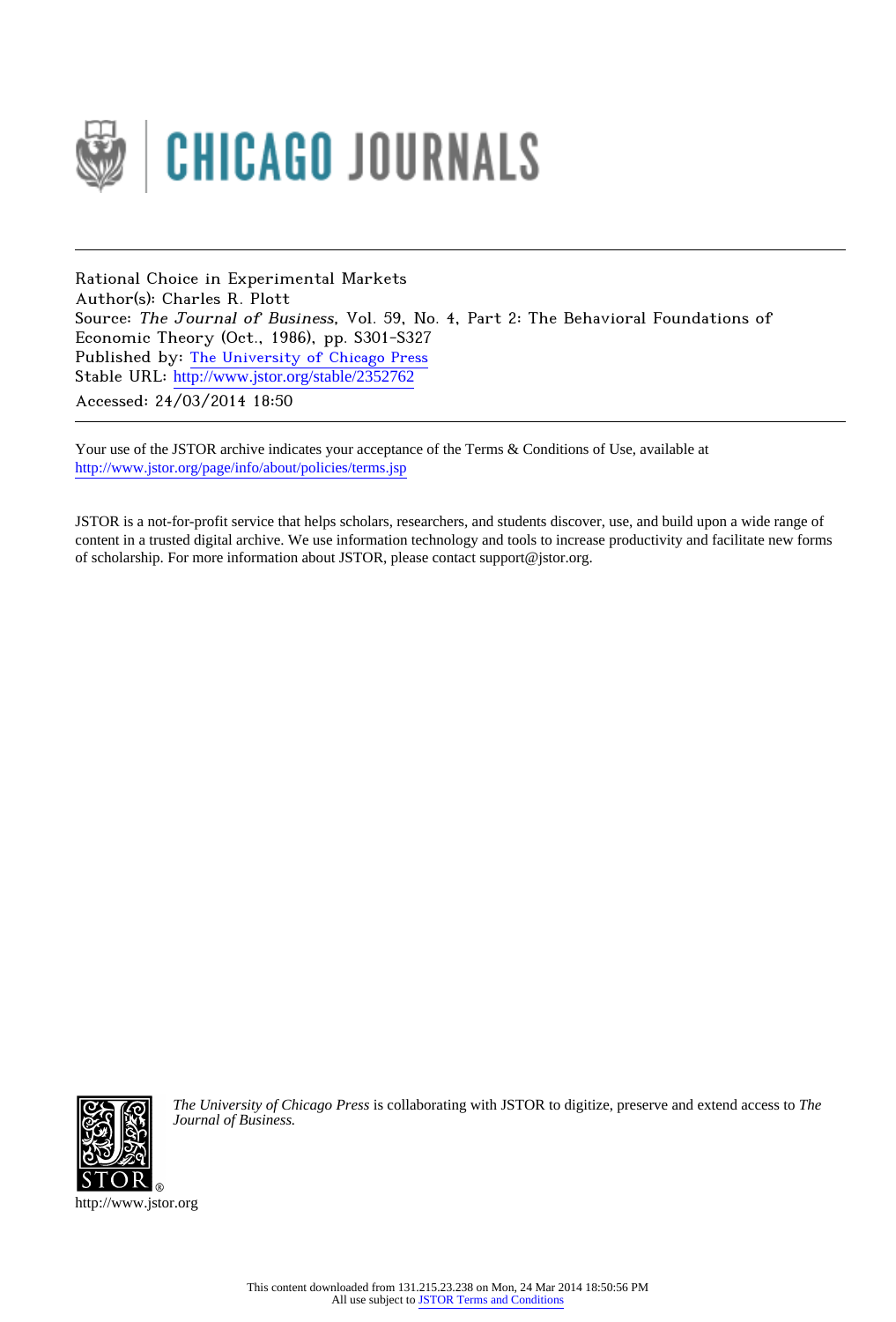**California Institute of Technology** 

# **Rational Choice in Experimental Markets\***

**The theory of rational individual choice has many different uses in experimental economics. The uses must be considered in any realistic evaluation of the theory. This paper is organized around that perspective.** 

**If the only question posed is, Rational choice, true or false? then the answer is clearly false. Many critics of economics have claimed that the discipline is built on untestable foundations. Economists are indebted to psychologists for debunking such critics and demonstrating that the theory can indeed be tested. However, the gratitude can go only so far. During the process of demonstrating testability, the psychologists disconfirmed the theory. Preference transitivity experiments (Tversky 1969) and preference reversal experiments (Grether and Plott 1979) both demonstrate that the weakest forms of the classical preference hypothesis' are systematically at odds with facts.** 

**\* Financial support from the National Science Foundation and from the Caltech Program of Enterprise and Public Policy is gratefully acknowledged. I wish to thank Kemal Guler for his help in processing the data used in Sec. III. I also wish to thank Barry Weingast and Harvey Reed for their collaboration on the ideas and background data processing that form that section.** 

**1. The classical hypothesis is taken to be that attitudes of preference can be represented by total, reflexive, negatively acyclic binary relations. For generalizations and alternatives to this hypothesis, see Aizerman (1985).** 

**(Journal of Business, 1986, vol. 59, no. 4, pt. 2) ? 1986 by The University of Chicago. All rights reserved. 0021-9398/86/5904-0013\$01.50** 

**S301** 

**The theory of rational behavior has several different uses. First, it is used at the most fundamental** level **of experimental methodology to induce preferences used as parameters in models. Second, it appears repeatedly in experimentally successful mathematical models of complex phenomena such as speculation, bidding, and signaling. Third, it is used as a tool to generate ex post models of results that are otherwise inexplicable. Finally, it has been used as a tool successfully to design new institutions to solve specific problems. When tested directly, the theory can be rejected. It is retained because neither an alternative theory nor an alternative general principle accomplishes so much.**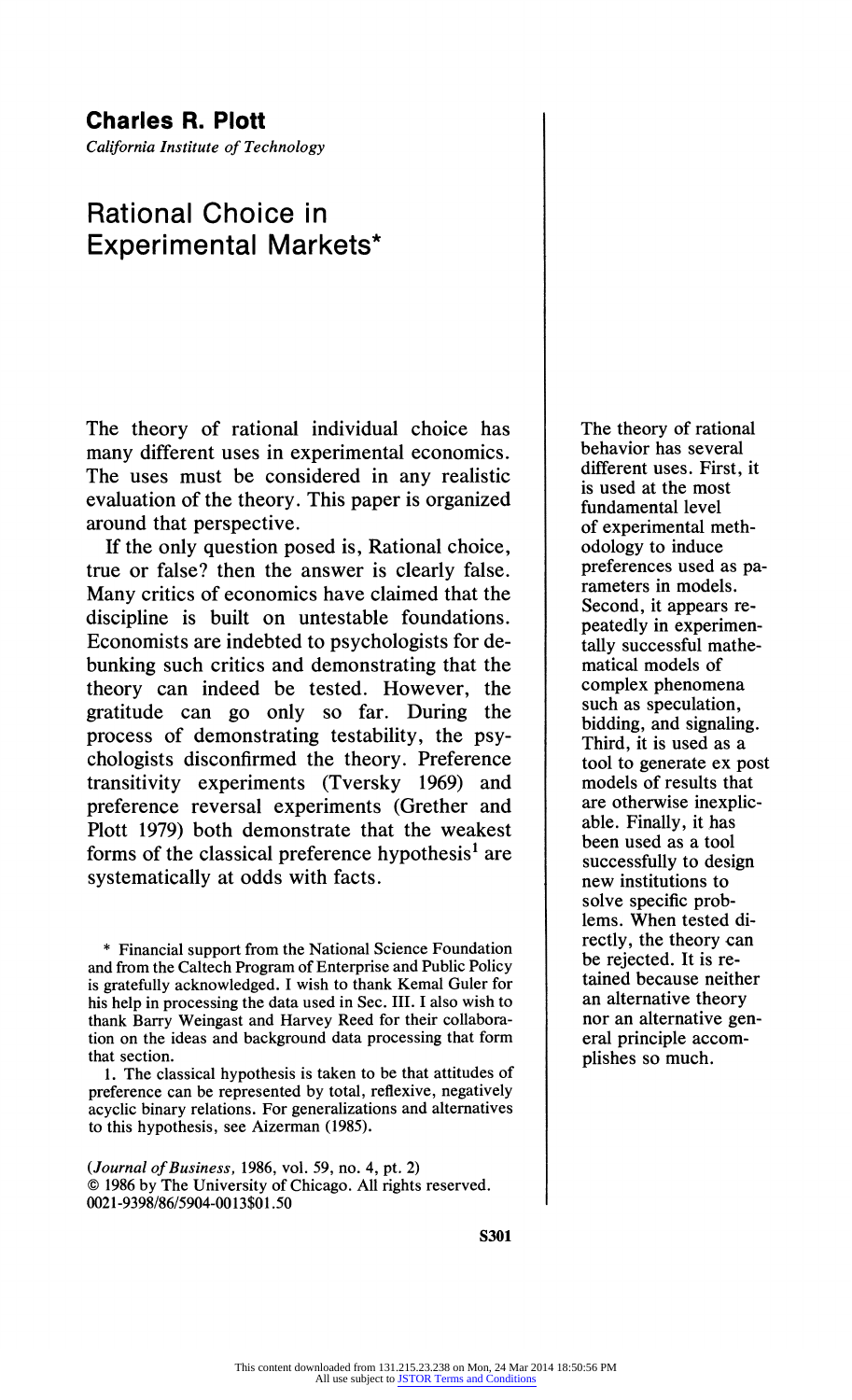**It follows that theories of markets for which rational individual choice is a necessary component are either discomfirmed by the same evidence or cannot be applied because the preconditions for application are not present. The logic is compelling, and an awareness of its existence has colored how experimental economists pose questions, how they do experiments, and what they conclude. If one wants only to "test" a theory in the sense of rejection, then one should examine its most suspect predictions. If, as part of its formulation of market behavior, a theory predicts acyclic individual choice behavior-as is the case**  with almost all economics models—then one seeking a disconfirmation **of the theory knows exactly where to look and how to proceed. Existing experiments on individual choice behavior provide ample machinery.** 

**The rejection of a theory of markets on the terms described above is not an especially challenging research objective. Those who study experimental markets tend to pose the questions in different ways. Rather than inquire whether a theory is true or false, they ask if the magnitude of error in the predictions of market phenomena is acceptable; or, if no concept of degree of acceptability is readily available, the question becomes which of several competing models is the most accurate, fully realizing that the best model might still be "poor." When confronted with data that suggest the existence of erratic or irrational individual behavior, the implications are immediately evaluated in terms of the possible implications for a market level of analysis. Of course, when unusual market behavior is observed, one might then turn to models of irrational individual behavior to see if they contain the seeds of an explanation.** 

**In brief it is almost impossible to assess the importance of any problem with rationality postulates as found in experimental market studies without assessing the performance of the market models based on such postulates. In Section I, I will discuss hypotheses about rational behavior that are built directly into the foundations of laboratory market procedures. In Section II, three examples of laboratory experiments will be discussed. The accuracy of the models and the rationality postulates that form the structure of the rnodels will be covered. Section III will demonstrate how ideas of rationality can be used to explain otherwise very confusing market behavior. Section IV will examine unusual phenomena that models of rational behavior suggest might exist, and Section V will discuss some pending problems for concepts of rationality as they are currently used.** 

#### **I. Laboratory Market Procedures and Rationality**

**For the most part, laboratory markets are created as a challenge to theory. One research objective is to construct simple markets that are**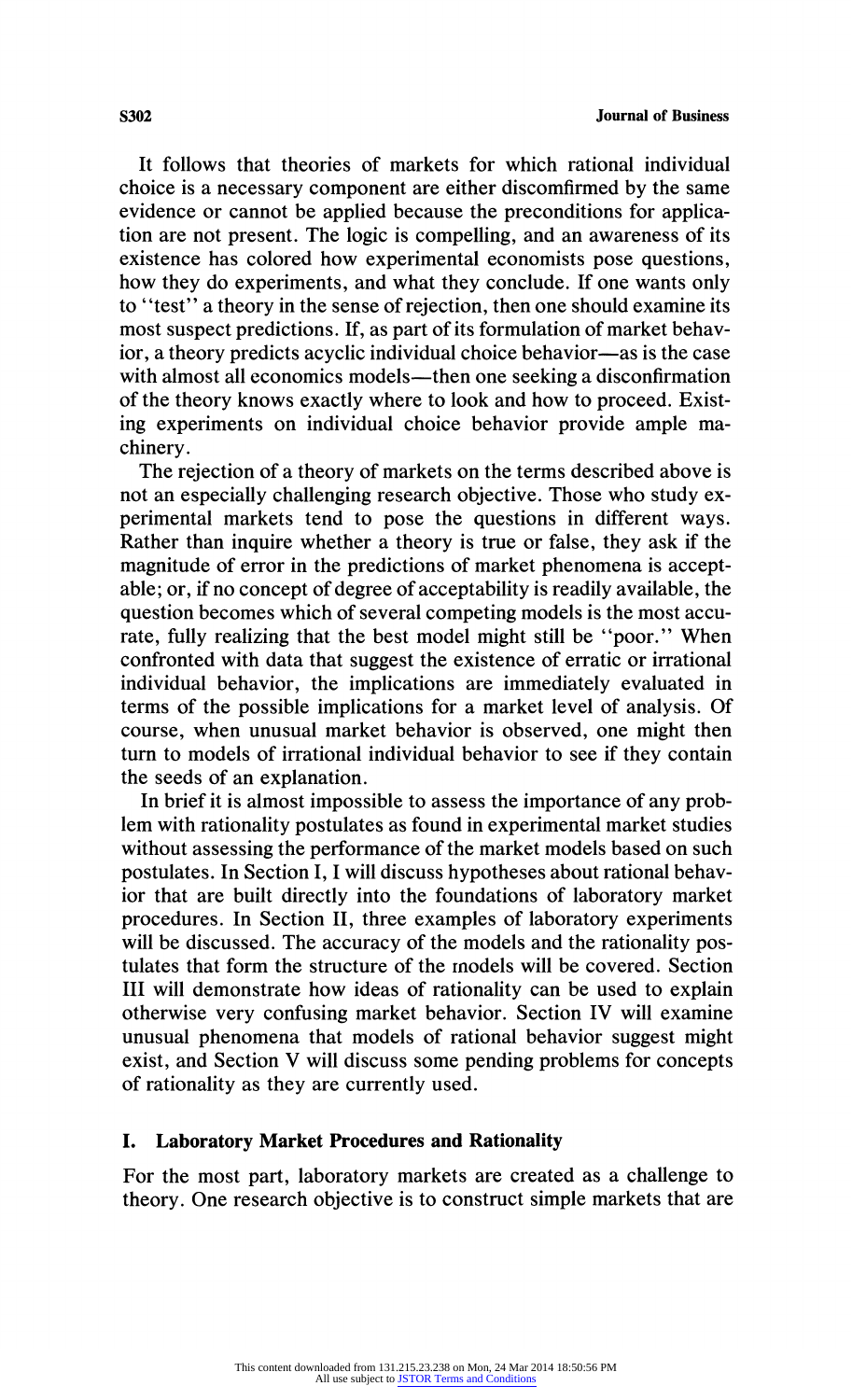**special cases of the complicated phenomena to which the models are ordinarily applied. The relative accuracies of models are assessed. The models are changed in light of the data from the special case. It is hoped, as a result, that the revised models will be more useful when applied to the complex. While other research strategies can be identified (Plott 1982, esp. pp. 1519-23), this particular strategy is frequently used.** 

**The above objective demands that laboratory economics procedures permit some reasonably direct correspondence between parameters of models and what is controlled in an experiment. The important variables of almost all economic models are preferences (as opposed to sources of motivation), beliefs, resources, market organization (institutions), technology, commodities, prices, allocations, and incomes. If a model is to be evaluated, all these variables need to be observed and sometimes controlled. If a variable cannot be observed directly, then it is always suspected of having gone awry when the model itself does not fit the data. Of course, in this context, the preferences and beliefs are key because (a) they can be used to explain almost any pattern of the other variables (Ledyard, in press) and (b) they cannot be observed directly.** 

**Laboratory techniques control preferences or, in a sense, allow them to be observed indirectly. The basic insight is that preferences are parameters to economic models, but the source of preferences is not a parameter. The key idea is to use monetary incentives to induce preferences for abstract commodities that exist only for the purpose of the experiment. Consider the following axioms, which are a combination of the precepts used by Smith (1976) and the axioms used by Plott (1979). If the following axioms are accepted, then preferences can be induced and controlled for purposes of experimentation.** 

**1. More reward medium (money) is preferred to less, other things being equal (salience and nonsatiation).** 

**2. Individuals place no independent value on experimental outcomes other than that provided by the reward medium (neutrality).** 

**3. Individuals optimize.** 

**Suppose, for example, that a commodity is the set of nonnegative integers, which are called units of the commodity X. Another commodity, Y, is simply U.S. currency. An individual, i, is assigned a function,**   $R^{i}(x)$ , indicating the reward (dollar amount) he will receive from the **experimenter should he acquire x units of the commodity. If postulates 1-3 are satisfied, then we can take as a parameter in a model, defined**  over  $X \cdot Y$  where the operation  $\cdot$  is a Cartesian product, the binary **relation**  $P_i$ , defined by  $(x, y)P^i(x', y') \Leftrightarrow R^i(x) + y > R^i(x') + y'$ . The relation  $P_i$  is the preference relation of *i*. If the axioms are satisfied,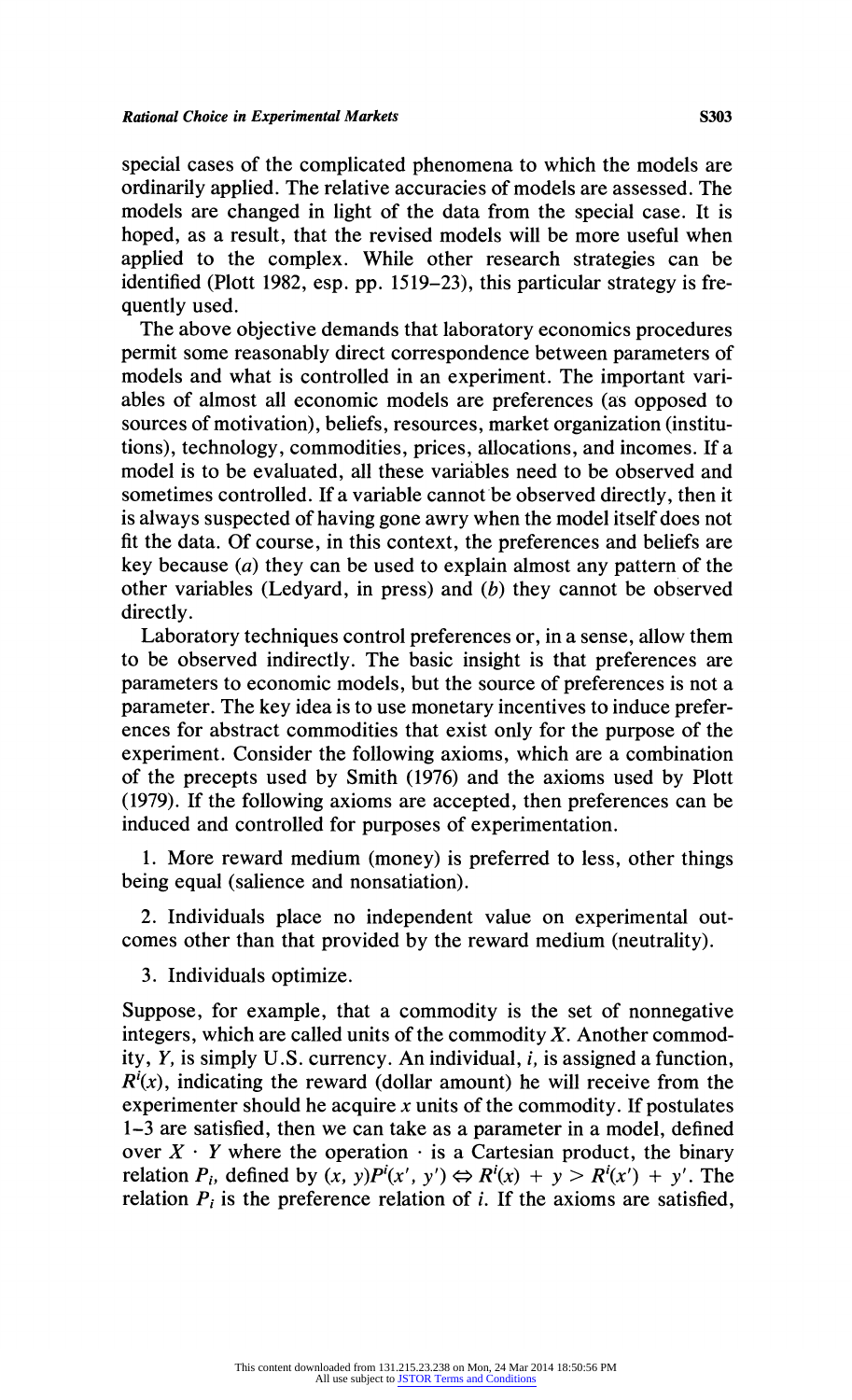then  $P_i$  is in fact the individual's preference relation in the same sense that it will reflect actual individual choices from the pairs in  $X \cdot Y$ . Since the experimenter controls the functional form of  $R^i(\cdot)$ , the prefer**ence relation of each individual can be controlled as desired.** 

Carrying the example further, we could view  $R^i(x) - R^i(x - 1)$  as the **willingness to pay for additional units of X. In some circumstances the difference would be interpreted as an (inverse) demand function. That is, supose p is a constant price that a subject must pay for units of X.**  An optimizing subject would want to maximize  $R^i(x) - px$ . The op**timum occurs (ignoring the problem caused by the discrete formulation)** at the point  $\hat{x}$  such that  $R^i(\hat{x}) - R^i(\hat{x} - 1) = p$ . Solving the equation for  $\hat{x}$ , we obtain a function,  $\hat{x} = D_i(p)$ , which can be inter**preted as an individual demand function for X.** 

**Notice that, if any of the conditions, 1, 2, or 3, is not satisfied, then a**  key parameter is misspecified. When asked to choose over  $X \cdot Y$ , the subject's choices would not be those predicted by  $P_i$ . If this occurs, **and if the experimenter is not aware of the problem, a model might be discarded as inaccurate when in fact the experiment was not properly controlled. The point to be emphasized is that a theory of rationality is basic to experimental procedures and to the interpretation of the results. If rationality is not reliable behaviorally, then one would expect economic models to be poor predictors of experimental market behavior because the basic parameters of the economic models would not be controllable.** 

**The nature of the argument just outlined suggests a first line of defense that can be used by anyone whose pet theory has been abused by experimental data. Were the payoffs of a sort that assures that postulate 1 is satisfied? For the most part economists have used money in amounts that will acoumulate to amounts comparable to wage rates (for equivalent time) of employed members of the subject pools. Typically, this amount is between \$8.00 and \$20 per hour. A failure to provide adequate incentives is known to affect results at a group level of performance in ways that do not disappear with large samples.2 Results regarding the importance of incentives when studying individual choices have been mixed. For example, Grether and Plott (1979) found no incentive effects. The most recent study is by Grether (1981), who demonstrated that the instances of seemingly confused behavior go up when incentives go down.** 

**The second postulate substantially differentiates those who study markets from those who study individuals. Psychologists frequently** 

**<sup>2.</sup> Only two examples exist. Once problems were detected along this line, subsequent experiments used more incentives. The committee experiments studied by Fiorina and Plott (1978) used incentives as a control. Means and variances were affected substantially. Plott and Smith (1978) demonstrate that traders tend not to trade units for which positive profits will be made. Just breaking even is not enough.**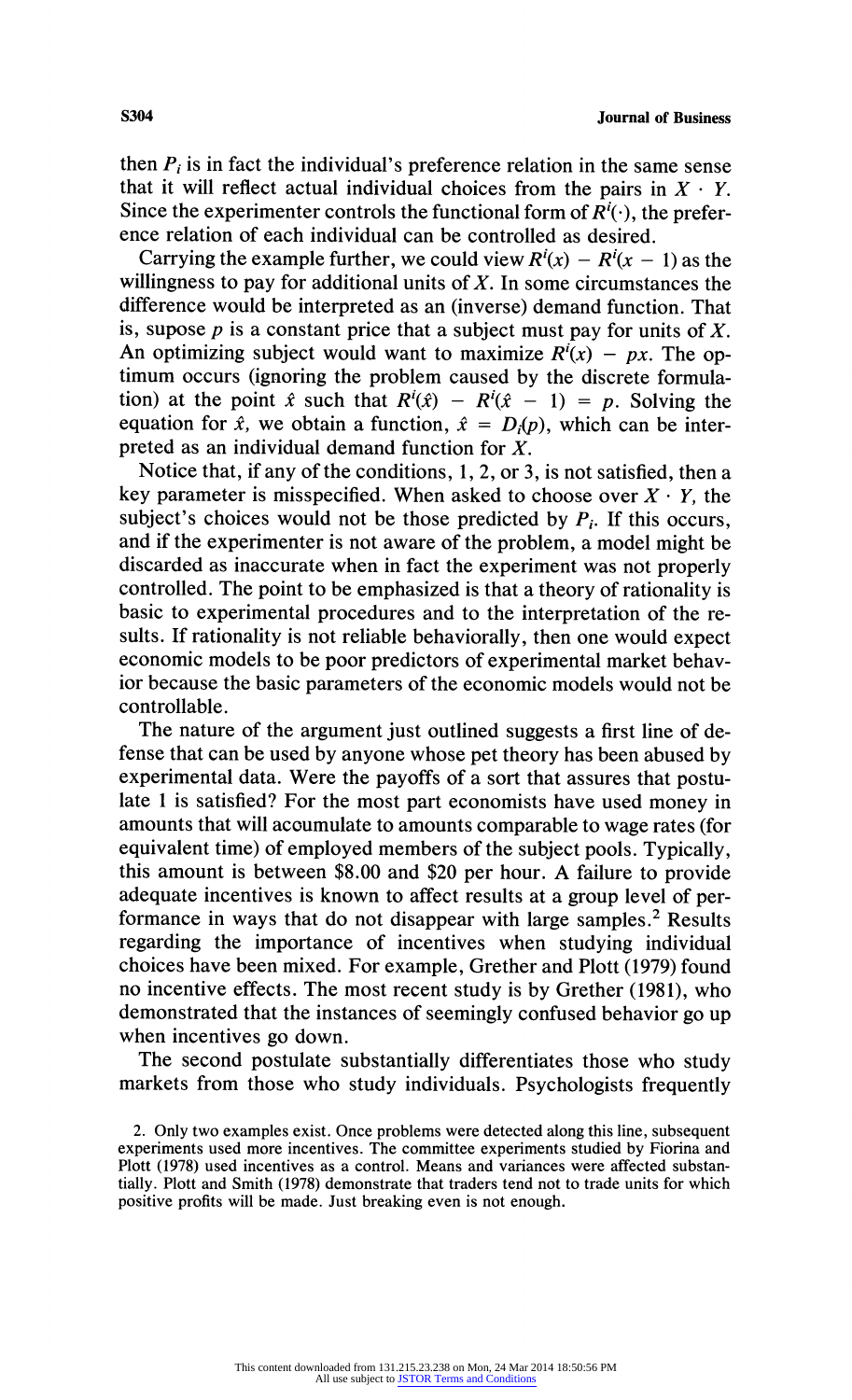**use rich descriptions of situations to elicit responses. From an economist's point of view, this practice is one that is to be viewed with suspicion.3 Data that lead to a model's rejection can always be explained away by hypotheses that take advantage of any ambiguity that might exist over what preferences "really" existed in the experiment.** 

**The final condition, 3, depends not only on human nature but also on**  whether the subject understands the relation  $R^i(\cdot)$ . This function is **seldom simply verbally communicated to the subject. If the function involves random elements, they are made operational with real random devices (the word "probability" is not used). Subjects are given expe**rience with the properties of  $R^{i}(\cdot)$  and tested on their understanding of **it. Sometimes the instructions of a complicated market experiment**  involve exercises in which subjects choose over  $X \cdot Y$  or its equivalent **as a check on conditions 1-3. While these precautions are taken as a defense against disgruntled theorists who might dismiss results on the (self-serving) claim that the preferences were not controlled, they also comment on implicit assumptions about the nature of rationality: intelligence is important; verbal communication is suspect; analytical and cognitive abilities are not dependable over experience. So the experiment proceeds, allowing for the possibility that individuals might be satisficers in the Simon (1979) sense and fail to explore the nature of**   $R<sup>i</sup>(x)$  if left to their own devices.

**Acknowledged problems with the concept of rational choice have shaped experimental market procedures in still a third way that was mentioned in the opening paragraphs. Almost all economic models postulate the existence (on an "as if' basis) of a transitive preference over lotteries. Thus transitive choice over lotteries can be viewed as a prediction made by the models. We know from Tversky's (1969) work on transitivity and from preference reversal experiments (Grether and Plott 1979) that those particular predictions of the models will be disconfirmed; that is, we know that models of this type make predictions that are wrong. Logic thus compels us to realize that the "truth" of the models is not necessarily the only goal of the research effort because we already have the answer to that question. Instead the research question becomes the degree to which one model is better than another at capturing market behavior. Experiments should be designed to make comparisons among models whenever such comparisons are** 

**3. I am aware of one documented example of a problem caused by the descriptions of the alternatives. In Cohen, Levine, and Plott (1978) subjects were involved in a voting experiment. The objects of choice (letters of the alphabet) were labeled in humorous ways. Traditional financial incentives were also operative. The group-choice model, which had worked well in other experiments, was not working well, so subjects were asked to explain the reasons for their votes. The recorded votes and the reasons given by subjects indicated that subjects neglected the financial incentives and chose in ways they imagined reasonable in light of the humorous description of the options.**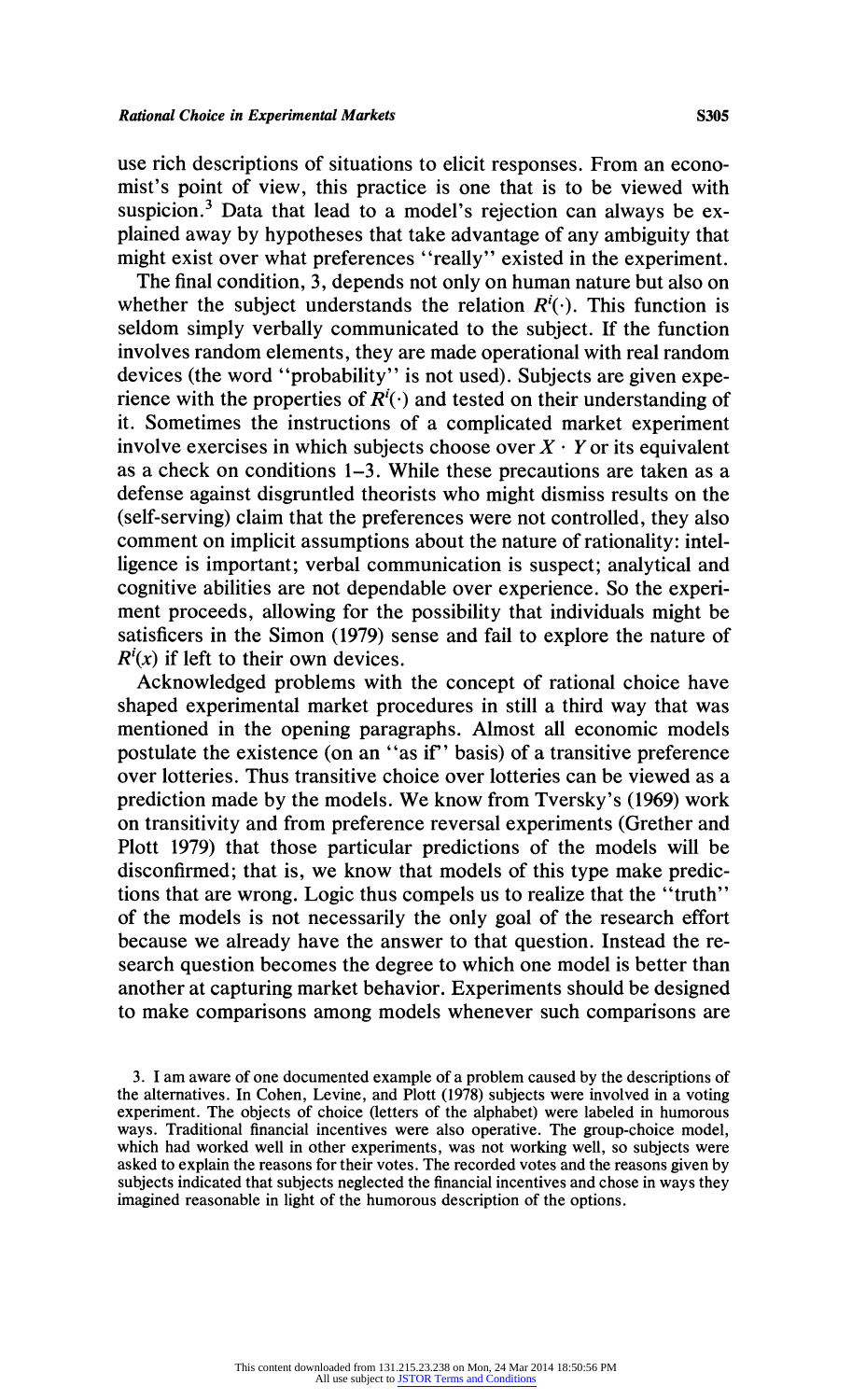**possible. Which model throws light on market behavior? Which model is true is a different question.** 

## **II. Performance of Market Models**

**If rationality assumptions are totally unreliable, then one would expect market models based on them to be similarly unreliable. Preferences for outcomes might be induced by the procedures outlined above, but it does not follow that the market supply and demand functions can be constructed from those preferences. An uncontrolled aspect of rationality is required to go from preferences to market demand; or demands and supplies might have been controlled, but laboratory markets are complicated and involve expectations formation, strategy, and so forth. The demand and supply model itself might not work as a predictor of price; or events in the market could override the incentives used. People simply might not be able to cope or might become irritated or frustrated so easily that no market model would work. If people are erratic and/or irrational, the induced preferences will not guarantee the accuracy of economic models.** 

**Three different examples of market experiments are now summarized. Each relies on different features of human capacities. All are "success stories" in the sense that a mathematical model based on principles of rational choice seems to capture much of what is observed. The replications of these experiments have occurred in enough similar situations that the inferences drawn from the examples probably reliably reflect the facts as opposed to outlying or fortuitous observations.** 

## **A. Middlemen**

**The first example comes from a paper by Plott and Uhl (1981). The concern was with middlemen. Each of a group of suppliers was given a marginal cost function by application of induced preferences theory. If price was constant and each followed the competitive optimizing response, the market supply curve would be as shown in figure 1. Similarly, final buyers each had a derived demand. Should final buyers have responded in an optimizing fashion to a fixed price, the market demand would have been as shown in the figure. Each agent was assigned a different number to use as a name during the experiment. The numbers on the market demand and supply functions refer to the agent who had the limit value at the indicated level.** 

**Final buyers and suppliers were in different rooms and could neither trade nor communicate. A group of four middlemen (speculators) were allowed first to visit the suppliers' room, at which time a market, A, was opened. Having acquired inventories, the middlemen were then taken to the final buyers' room, where they were able to sell in market**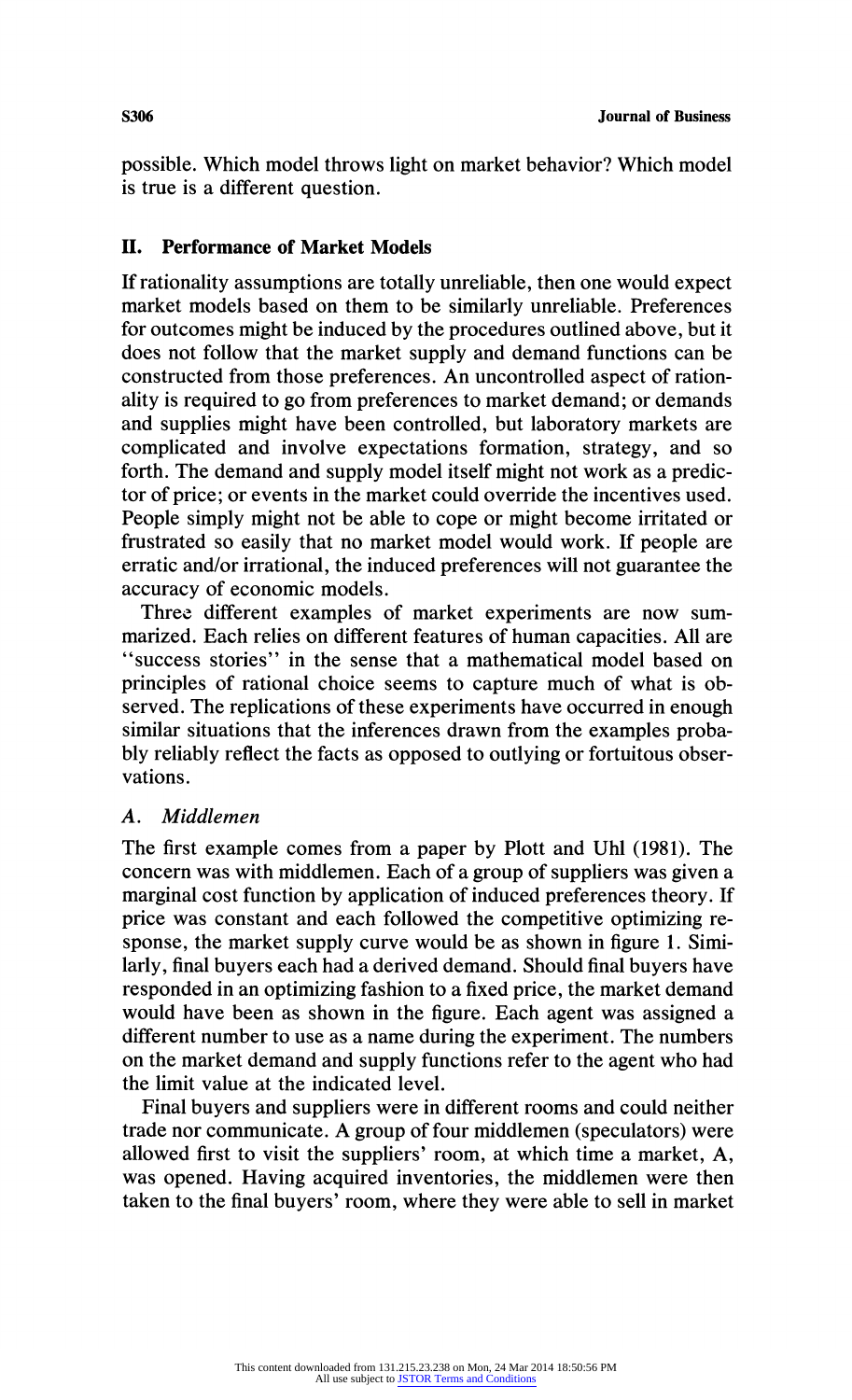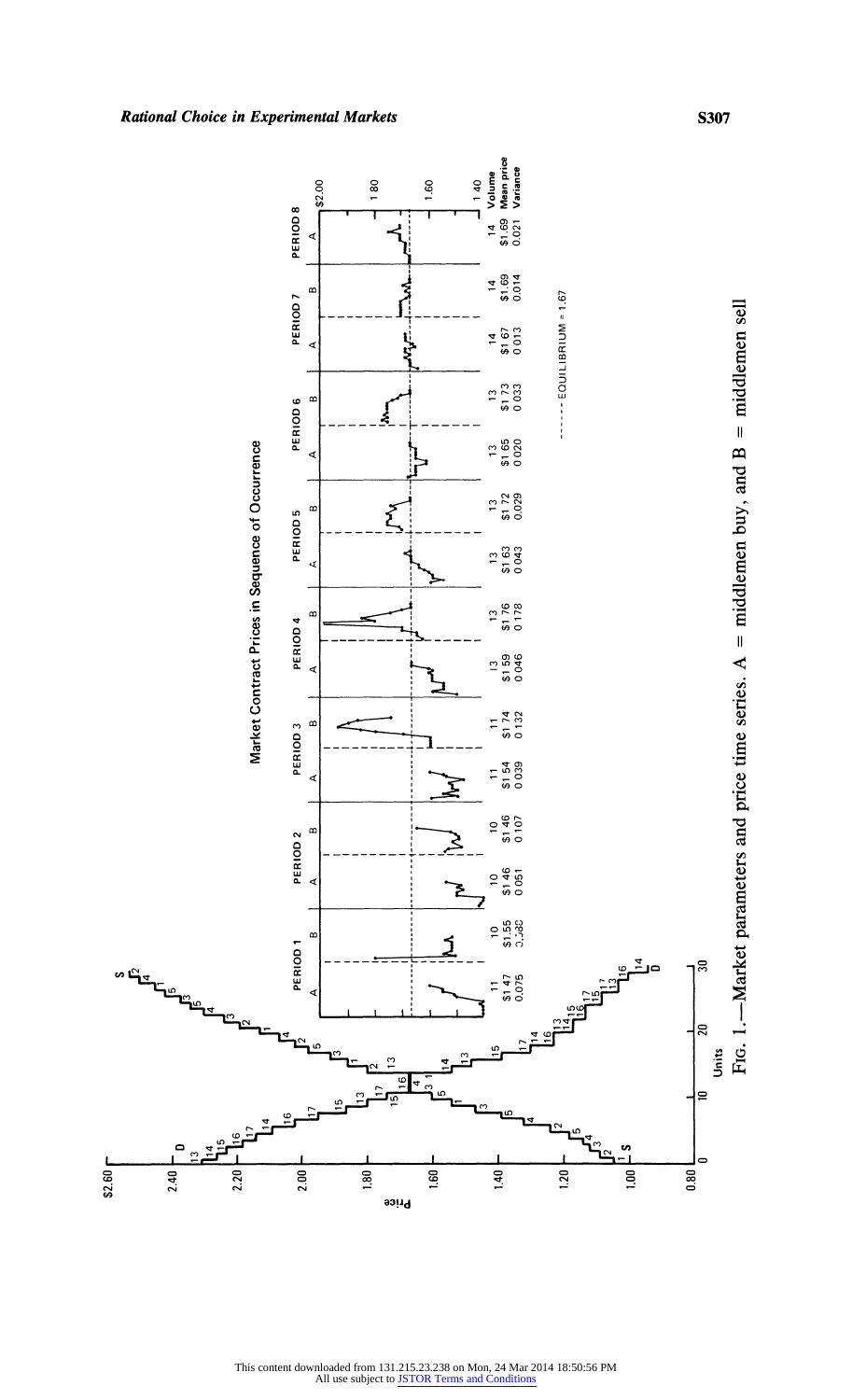**B what they had previously purchased in market A. After market B was closed, the middlemen returned to market A to start a new period (of two markets). Inventories could not be carried forward to succeeding periods. Everything acquired in A had to be sold in B or forgotten. Both markets were organized in a manner similar to oral double auctions.** 

**If the individuals serving the middleman function were optimizers and correctly assessed the probability of sales in market B, then the prices in markets A and B should have approached equality. The level of price should have been at the demand and supply intersection. Profits of middlemen should have approached zero. The volume in both markets should have been 14 units. It would be as if demanders and suppliers were in the same market and middlemen did not exist.** 

**As shown in figure 1, the predictions of the model are approximately correct, and there is a time series of all contract prices in the order in which they occurred. With time and replication of periods the prices in both markets converged to the predicted equilibrium price of \$1.67. The predicted carryforward of 14 units was close to the actual volume. Profits of middlemen dissipated to near zero as predicted.** 

**From a practical perspective the competitive model works rather well when applied to the middleman markets. No model of which I am aware, based on principles other than some form of rationality, does as well as does the competitive model. Indeed, in this simple example there are many chances for things to go wrong. First, notice that the theory of derived demand is working twice removed. Derived demand theory was used to postulate the market demand of final consumers as induced by the experimenter. Derived demand for a factor of production was used by middlemen when they purchased a "resource" from the sellers in room A and transformed it into a product for sale in room B. Notice that this transformation took place under conditions of extreme uncertainty. The middlemen did not know the demand function, prices, or any other aspect of the market (or market theory). Somehow they assessed the consequences of their actions with reasonable accuracy. Once having acquired inventories, the middlemen showed no evidence of falling prey to the sunk-cost fallacy. When mistakes appeared to have been made, that is, when middlemen seem to have carried too much forward, the middlemen readily sold at a loss and recovered as much as possible. (In the first period, 1 unit was carried forward and not sold, but in subsequent periods this problem never occurred.) Notice also that we have some confirmation of the "free riding" or "prisoner's dilemma" model as applied to public goods. Middlemen had a common interest in keeping prices low in market A and high in market B. Outbidding a fellow middleman and gaining the associated personal profits is the market analogue of free riding. These participants were not characterized by such a concern for fellow mid-**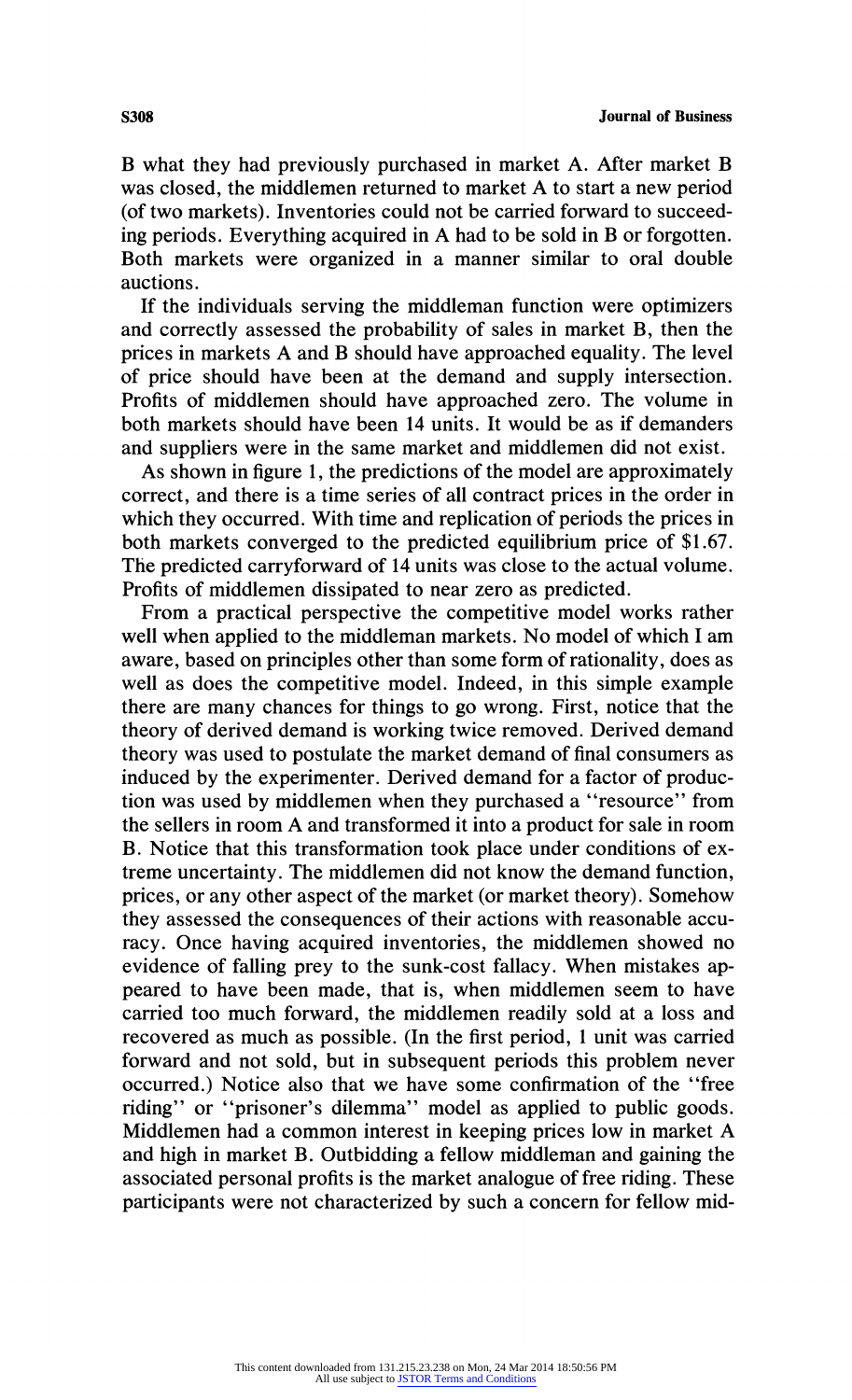**dlemen that they would forgo advantages of individual gain in order that the profits of all might be higher. Not only is there support here for a "rational" perspective, but there is support for the additional proposition that these people in this setting were not naturally concerned about others; or, if they were so concerned, it was not apparent in their collective actions.** 

**While the middleman type of market experiment suggests that elements of the rational agent model can capture much of the actual human behavior, we cannot assume that this is the end of the story. Even this simple market exhibits behavior that at best is not predicted by the model and at worst is wholly inconsistent with the model. Notice first that the model becomes accurate only after a process of convergence. The model says nothing about that. Notice that the adjustment process contains events that are hard to reconcile with rationality. In the A market, prices existed that were substantially below those observed in the previous A market, and prices tended to move up during a period. Why did sellers simply not wait and capture the higher prices? Why in period 7 did the buyer pay \$2.31 when such high prices had never been necessary before? Notice that in market B of periods 1-2 an excess demand existed but that prices were below equilibrium. The model predicts equilibrium, and in periods 1-2 this did not occur.** 

#### **B. Auctions**

**Some of the most extensive use of the precision afforded by rationality postulates is found in the auction literature. This example is of special importance because it is the only example of which I am aware that the full implications of rationality axioms have been deduced in operational terms in a form that can be examined by an experimenter. Put another way, this is the only example in all of economics where a reasonably complete theory about rational behavior in markets exists.** 

**Compare two types of sealed-bid auctions in which a single item is to be sold. Each bidder tenders a single bid in private that is collected and examined (privately) by the market (auctioneer). The object will be awarded to the highest bidder. If the auction is a first-price auction, the winning bidder will pay the amount of his own bid. If the auction is a second-price auction, the winner will pay the amount of the secondhighest bid.** 

**The scientific challenge is to compare the bids tendered in each type of market and, more ambitiously, to predict the bids tendered. Suppose**  that N agents are participating and that all participants know that  $v_i$ , the **value of the object to each bidder i, is drawn from a probability distri**bution with support on the interval  $[K, \overline{V}]$ . Notice three aspects of the **challenge. First, the institution can be viewed as a treatment variable, so, even if the theory fails to predict individual agent behavior, it still might add insight about market behavior. When dealing with econom-**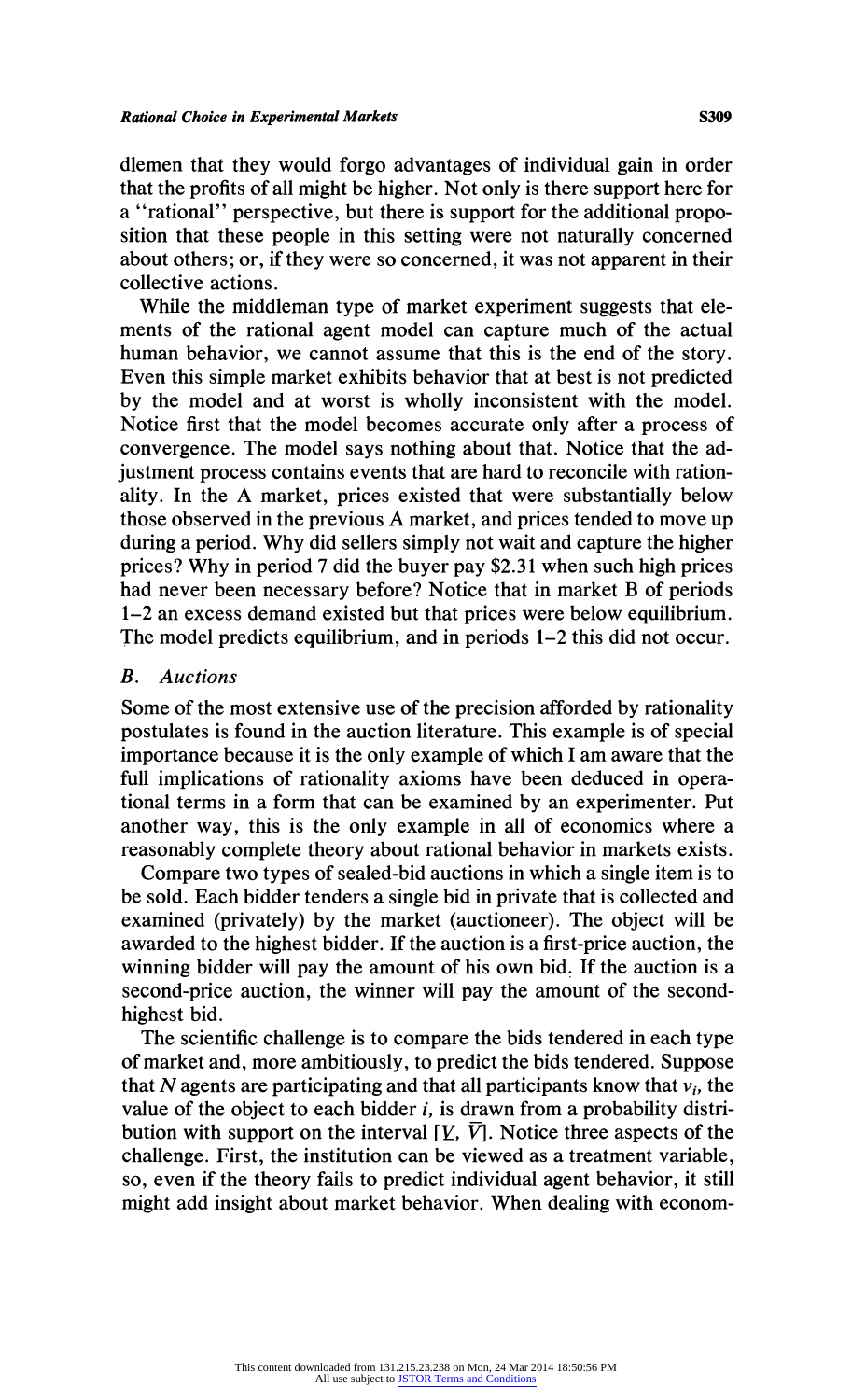**ics, the role of the market as an aspect of inquiry should always be kept in focus. Second, it is the actions taken by agents and not their thoughts, thought processes, feelings, or attitudes that are to be studied. Finally, the concepts of value and probability that are frequently a cause for concern by critics of economics are built into the theory at the outset.** 

**An experimental approach to the problem was first developed by Coppinger, Smith, and Titus (1980) and has since expanded dramatically. To appreciate the role of rationality in this investigation we will**  consider only a simple case. The values  $v_i$  are independently drawn **from a constant density on [0, 1], so, by expressing bids as a fraction of the largest possible value, any interval can be considered. Each agent knows his own value before bidding but not the value of others. The above facts are public knowledge and can be controlled for experimental purposes; that is, auctions can actually be created that objectively have the requisite properties.** 

**How might one go about developing a model of the situation? The auction theory literature suggests that the system will behave as if the following are true. (a) Agents choose in accord with the expected utility hypothesis. To obtain a model that can be solved we will assume**  each player has a utility function of wealth,  $U_i(y) = y^r$ , where r is **distributed across the population by a publicly known probability dis**tribution,  $\phi$ , on [0, 1]. The constant r is a risk-aversion factor. This **assumption will be treated as a maintained hypothesis for purposes of analyzing the data and testing the theory. (b) At the time of choice each**  agent, *i*, knows  $(v_i, r_i)$ , his own value and risk parameter, but knows **only the probability distribution from which those of others were drawn. (c) Each individual follows Bayes's law in forming expectations. (d) Each individual will choose a Nash equilibrium bidding function. (e) There are N agents.** 

**Under all the above assumptions the symmetric Nash equilibrium bidding functions are** 

$$
b_i = \begin{cases} v_i, & \text{for all } i \text{ if the second-price auction is used;} \\ \frac{(N-1)v_i}{N-1+r_i}, & \text{for all } i \text{ if the first-price auction is used.} \end{cases}
$$

**The comparative institutional prediction is that the expected price under the first-price auction is greater than the expected price under the second-price auction. Table 1 reproduces the results of some of**  Smith's experiments. The range of the support function  $[0, \overline{V}]$  was **varied with N to keep expected profits, as calculated by the model, the same as N increased. First, notice that the model is very accurate when**  applied to the second-price auction for  $N > 3$ . For example, if  $N = 6$ , **the model predicts a mean price of 12. 1, and the actual price averaged**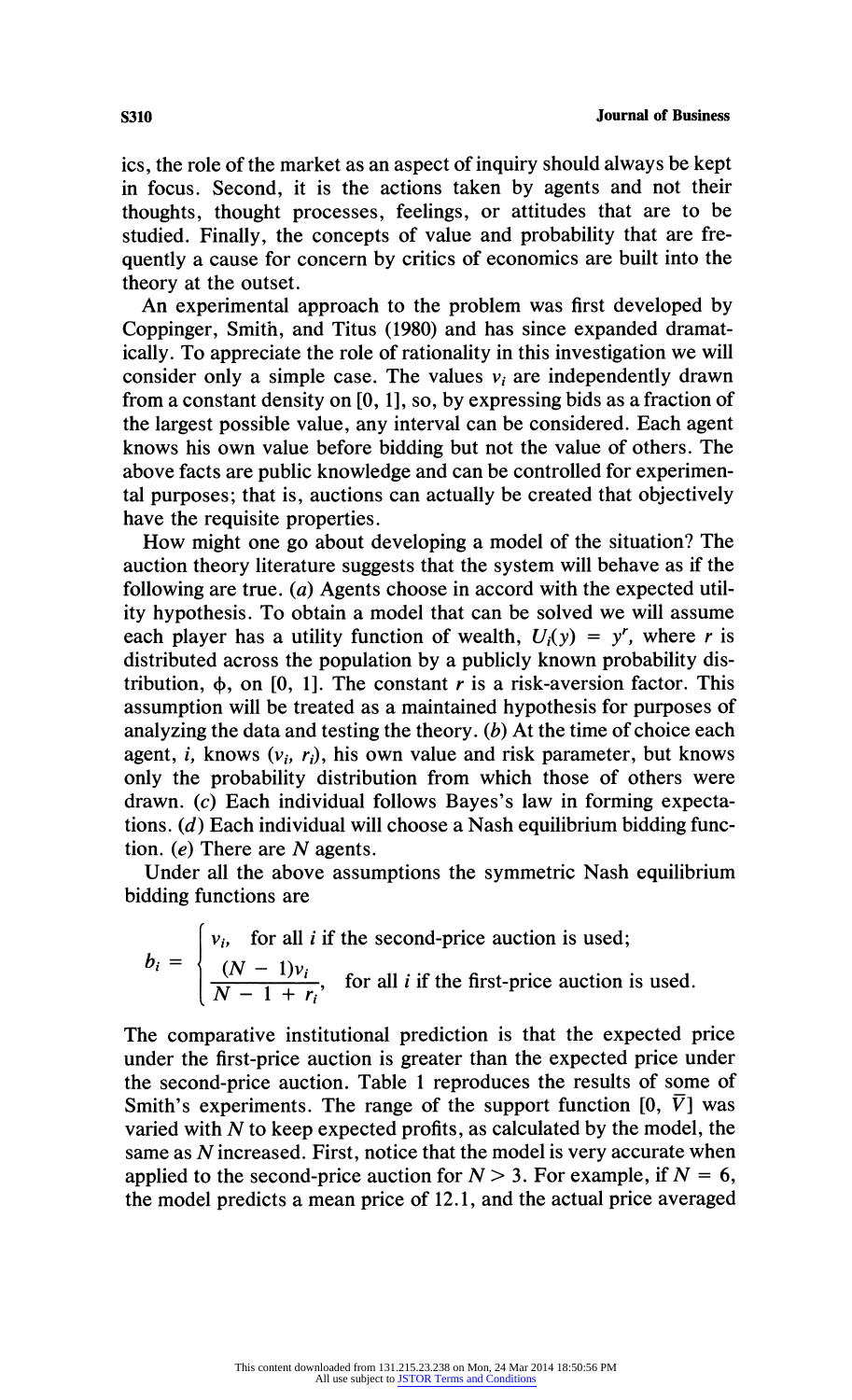|                                 | <b>First-Price Auction</b> |                                                   | Second-Price Auction |             |
|---------------------------------|----------------------------|---------------------------------------------------|----------------------|-------------|
| Number and<br><b>Statistics</b> | Observed<br>Price          | <b>Risk Neutral</b><br>Theoretical $(r \equiv 1)$ | Observed<br>Price    | Theoretical |
| $3:$ *                          |                            |                                                   |                      |             |
| Mean                            | 2.44                       | 2.5                                               | 1.97                 | 2.5         |
| Variance                        | .589                       | .384                                              | .759                 | .96         |
| 4:†                             |                            |                                                   |                      |             |
| Mean                            | 5.64                       | 4.9                                               | .                    | $\cdots$    |
| Variance                        | 1.80                       | .96                                               | .                    | .           |
| 5:1                             |                            |                                                   |                      |             |
| Mean                            | 9.14                       | 8.1                                               | .                    | .           |
| Variance                        | 1.37                       | 1.83                                              | .                    | .           |
| 6:†                             |                            |                                                   |                      |             |
| Mean                            | 13.22                      | 12.1                                              | 11.21                | 12.1        |
| Variance                        | 4.31                       | 3.0                                               | 8.20                 | 6.4         |
| 9:1                             |                            |                                                   |                      |             |
| Mean                            | 31.02                      | 28.9                                              | 27.02                | 28.9        |
| Variance                        | 4.91                       | 8.38                                              | 18.66                | 18.85       |

**TABLE 1 Theoretical Predictions and Means and Variances Pooled over N Markets** 

SOURCE.**-**Cox, Roberson, and Smith (1982).

 $* N = 70.$ 

 $\dagger N = 60.$  $\sharp N = 30.$ 

**11.21. The predicted variances are also close to those observed. As predicted by the model, people tend to bid their value when they participate in the second-price auction. Second, notice that the prediction about the market treatment variable is also correct. The average price for the second-price auctions is below the average price of the firstprice auctions for every value of N. The first-price auction generates more revenue as predicted.** 

The risk-neutral model  $(r = 1)$  tends to develop inaccuracies when **applied to the magnitude of first-price auction bids. Of course the riskneutrality parameter was not controlled in these experiments. In any case, prices in the first-price auction are higher than those predicted by**  the model if we assume that  $r = 1$ . If the data are tested for every value **of N against the risk-averse model, which predicts that observed prices will be above the risk-neutral prediction, the model cannot be rejected**  for  $N > 3$ .

**The support for the Nash-equilibrium-based models has continued as research has expanded to a study of the multiple units case, although the model has encountered difficulties for some values of N. For the single-unit case, however, the full Nash equilibrium model with all its implicit and explicit rationality assumptions is the most accurate model that exists. To the extent that the model places restrictions on data it is consistent with the facts in an absolute sense.**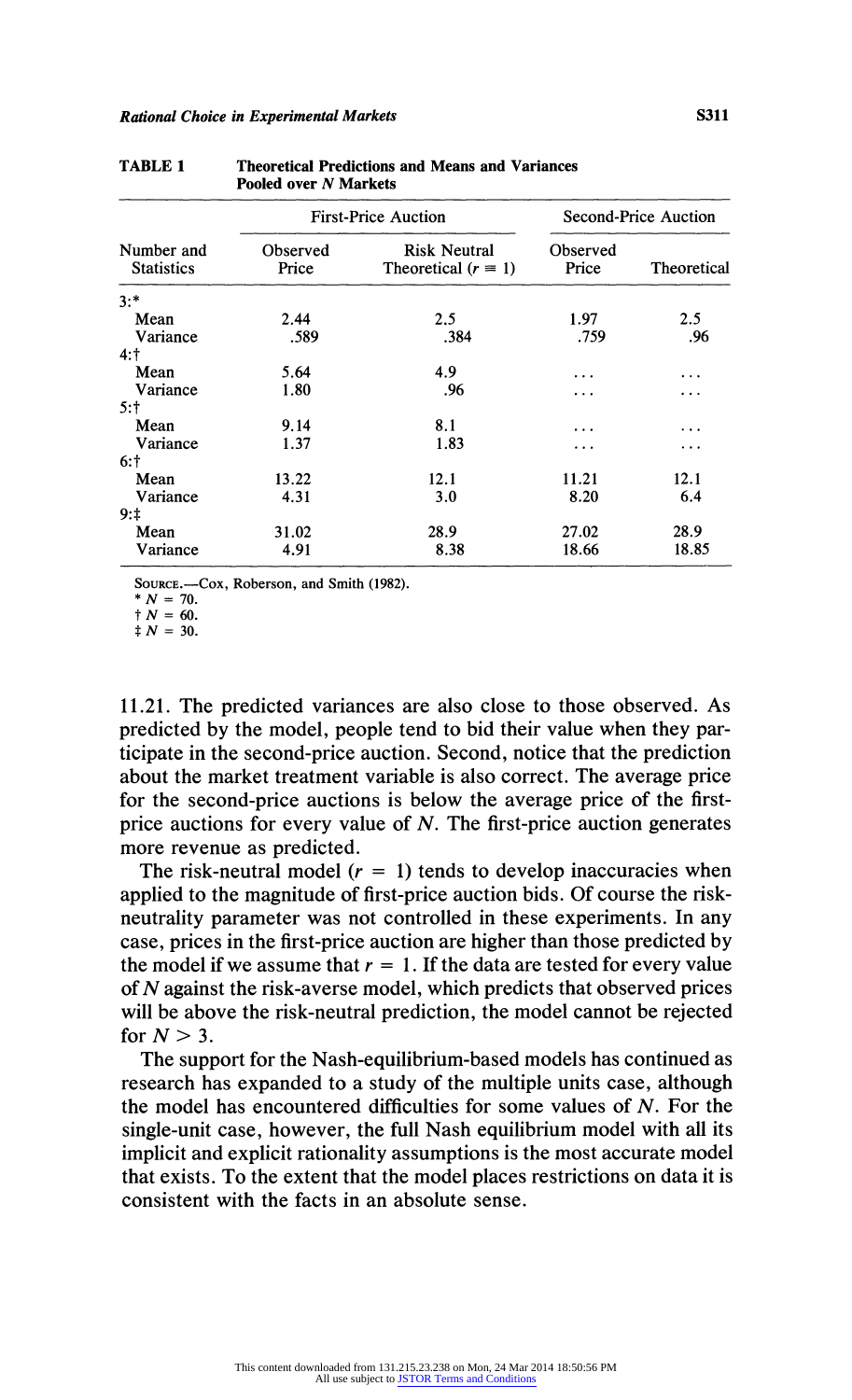#### **C. Signaling**

**The third example is a demonstration that the equilibrium notions motivated by concepts of optimizing behavior can capture the essence of very complicated and interdependent phenomena. The model itself was originally motivated by a cynical view of education (Spence 1974). Imagine a world in which education has no intrinsic value but is very costly in terms of time and effort to all but the smartest people. By paying an appropriate premium for educated employees, employers can make education a profitable investment for smart people but not for others. Thus the employers can hire just the people they wish (smart) by paying a premium for an attribute they do not value (education). Theoretically, the employers can do this even though the intelligence level of the prospective employee prior to employment can be observed by no one other than the employee himself; and, when asked, a prospective employee has an incentive to lie.** 

**The point of the exercise is not to explore the appropriateness of the reasoning when applied to investments in education. The purpose is to explore the nature of equilibrium when such asymmetric information exists in markets. We inquire about the appropriateness of equilibrating principles that are asserted to be operative and the ability of mathematical statements to capture them.** 

**The example was intended only to help one understand the laboratory market that was created. In the laboratory market several sellers have 2 units each of a commodity that can be sold. The units have two characteristics: grade, which can be either Regular (R) or Super (S), and quality, which initially is zero but can be added by the seller. Grade is like a {dumb, smart} variable, and quality is like education that can be added at cost. A seller's 2 units are either both R or both S. Half the sellers have R's, and the other half have S's, as determined randomly and secretly before any trading begins. Before purchase, N buyers can observe quality added, but the underlying grade is discovered only after purchase and after the market period is closed.** 

**Buyers like Supers better than Regulars, and buyers place some value on any additional quality added by sellers (i.e., education has some value). In particular, for each unit purchased buyers have the following value (determined by the experimenter by using the techniques of induced preference described in the introduction):** 

$$
V(g, q) = G(g) + Q(q),
$$

**where** 

 $g \in \{R, S\}$  = {Regular, Super};  $q \in [0, \infty) =$  **quality added by seller; G(g)** =  $\begin{cases} $2.50 \text{ if } g = S, \\ $5.50 \text{ if } g = R; \end{cases}$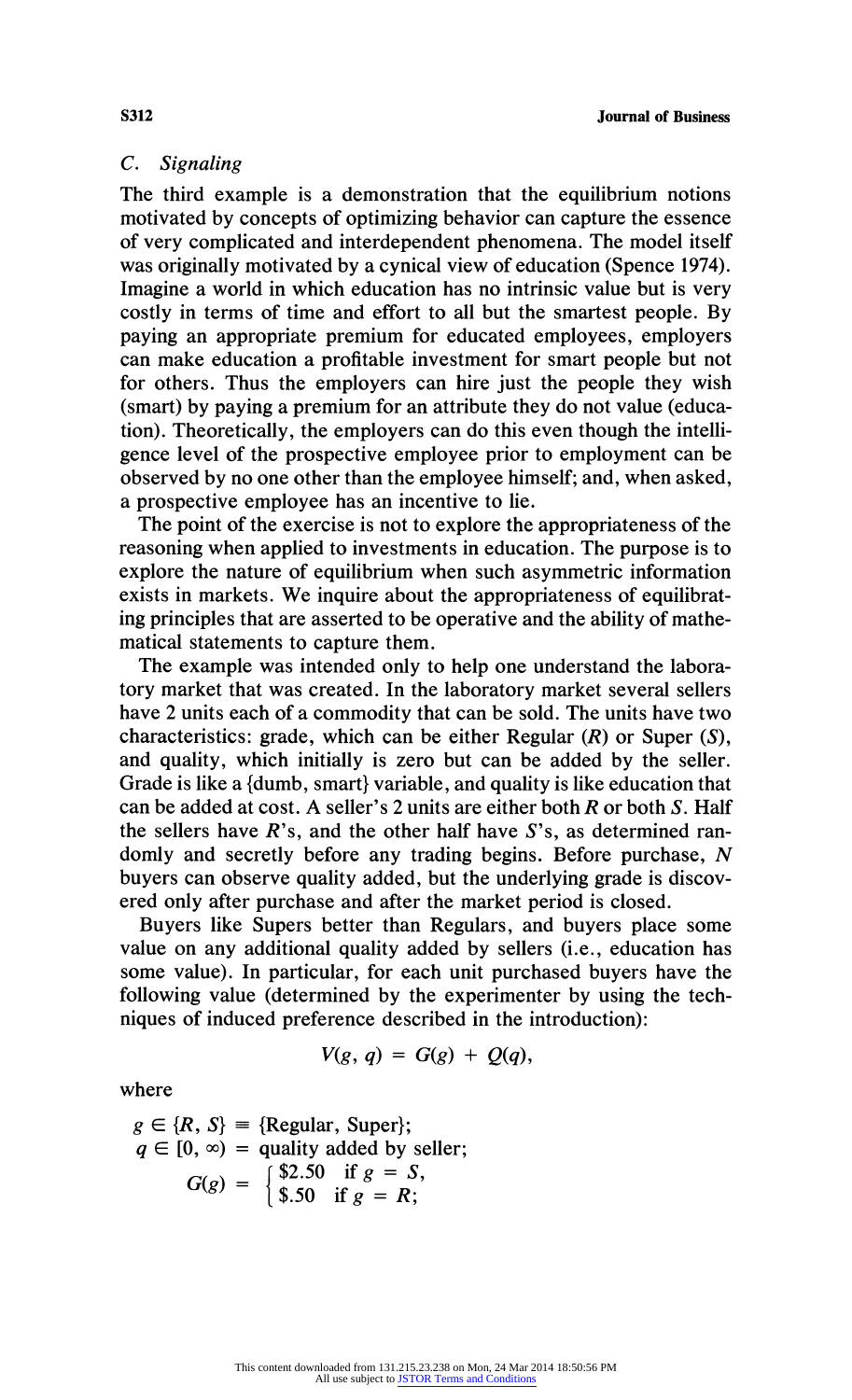**Rational Choice in Experimental Markets S313** 

$$
Q(q) = \begin{cases} \$.205q - \$.005q^2 & \text{if } q \le 20, \\ \$[(.205)(20) - (.005)(20^2)] + \$.01q & \text{if } q > 20. \end{cases}
$$

**Sellers face costs of adding quality of \$. 15q and \$.02q if the units are Regulars or Supers, respectively. It costs less to add q (get educated) if the unit is a Super (smart).** 

**The most efficient signaling equilibrium is a fascinating concept when considered from a rationality perspective. The equilibrium is defined by the following equations:** 

> all Regulars will be produced at the same quality,  $q_R$ , and will sell at the same price,  $P_R$ ;  $(1)$ **all Supers will be produced at the same quality, qs, and will sell at the same price, Ps.**

**The two conditions in (1) follow from an underlying axiom requiring that no arbitrage exists. If different prices and qualities existed within grades, then profit opportunities would exist, and rational agents would take advantage of them:** 

$$
V(R, q_R) = P_R;
$$
  
\n
$$
V(S, q_S) = P_S.
$$
\n(2)

**The equations in (2) pick up two aspects of behavior. First, having observed the quality level,**  $q_R$  **or**  $q_S$ **, the buyer can infer the grade, R or S, with certainty. Quality and grade are perfectly correlated. Second, once this is known the demand and supply model under certainty becomes applicable. For any unit with characteristics (g, q) a horizontal demand exists. Recall that the values of consumers were defined per unit, so, without budget constraints and with prices below value and no uncertainty, the buyer would want an infinite quantity of all possible commodities. The limited supply (vertical supply curve) and horizontal demand curve drive prices to the maximum, that is, the demand price:** 

$$
P_R - .15q_R \ge P_S - .15q_S;
$$
  
\n
$$
P_S - .02q_S \ge P_R - .02q_R.
$$
 (3)

**The two conditions in (3) require that truthful revelation is incentive compatible. Regular sellers maximize profits by selling units at the quality level recognized by buyers as Regulars. Super sellers maximize profits by selling units at quality levels recognized by buyers as Supers:** 

$$
\max\{[V(R, q_R) - .15q_R] + [V(S, q_S) - .02q_S]\}.
$$
 (4)

**Condition (4) captures a type of "market rationality." It says that profits of the system will be maximized subject to the behavioral constraints defined in (1)-(3).** 

**In less opaque terms, the final condition (4) can be interpreted as**  another type of demand and supply condition. The  $q_s$  and  $q_R$  will be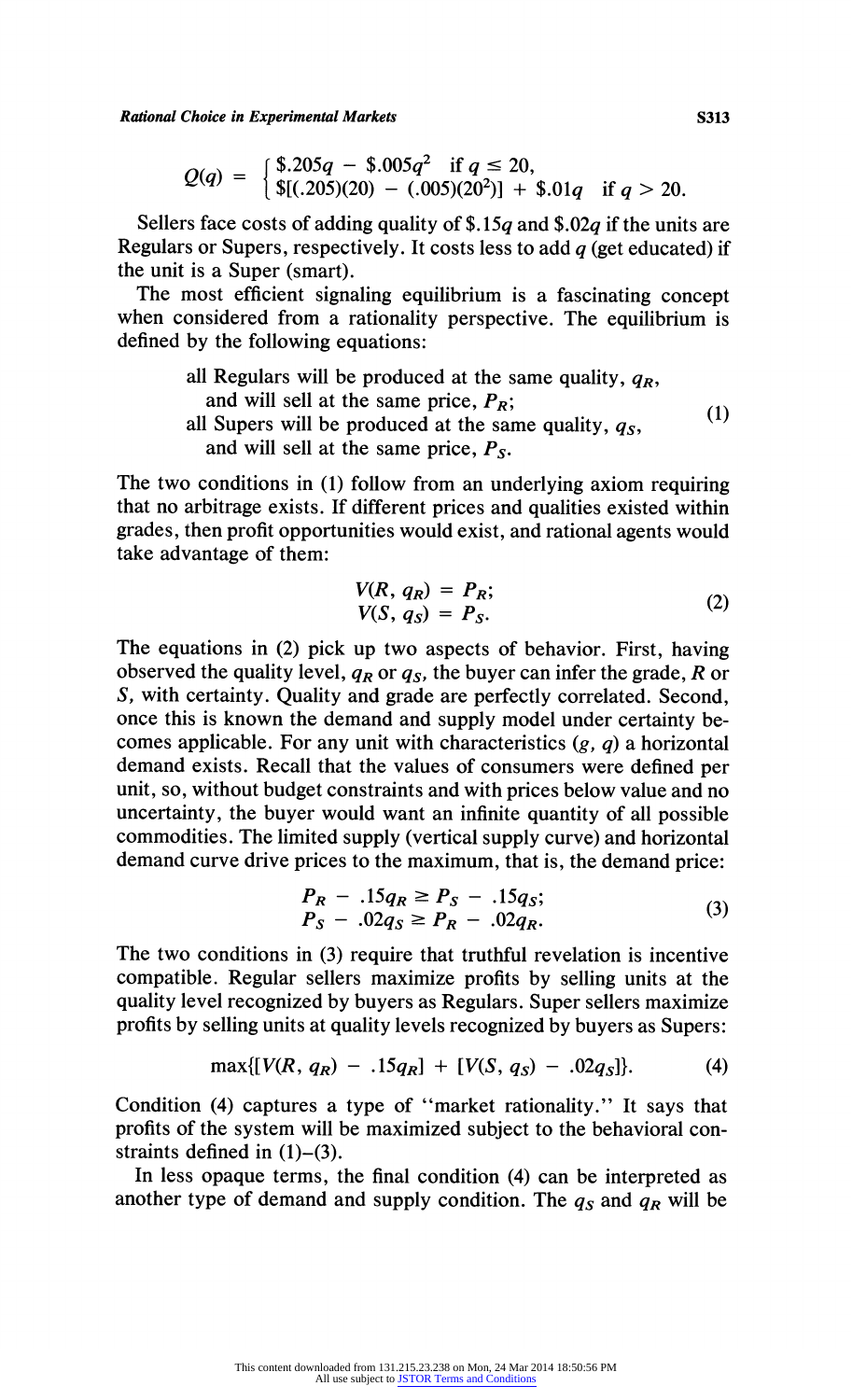**adjusted to reflect gains from exchange. The maximization formulation captures the idea that this adjustment in the quality levels of the commodity will continue until further adjustments would negate the signaling value implicit in (1). The idea is explained geometrically in figure 2. The value functions for a single buyer are drawn from Regulars and Supers. The increases in value with additional quality are as shown. Equation (2) says that the price of an S will be along the top curve and**  that the price of an R will be along the bottom curve. The qualities,  $q_R$ and  $q_s$ , must be such that they are not equal and thereby signal to the **buyer the underlying grade. The qualities should also be located such**  that sellers of R's have no interest in marketing their units at  $(P_s, q_s)$ , and so forth, as demanded by (2). Finally,  $q_R$  should be located to maximize system profits, and  $q_s$  should be the minimum possible level **consistent with (2). A check of the equations will demonstrate that**   $(q_R, q_S) = (6, 27)$ , as shown in the figure, have the requisite properties.

**Twelve markets with the above (and related) parameters were reported in Miller and Plott (1985). The results were mixed in the sense that other variations of the model outlined above were more accurate than was that particular model. However, the interesting thing from the perspective of this paper is that the model captured any of the market data at all; yet in two of the 11 markets this complicated model that is filled with rationality postulates is very accurate. The data points are shown in figure 2 near the predicted equilibrium. The quality of Regu**lars,  $q_R$ , is correct, and the quality of supers,  $q_S$ , is a little too high. **Variances in qualities and prices are very low. Prices are slightly below the predicted level, reflecting a frequently observed property of markets that agents will not trade for zero reward. Behavior of the type described in this model is certainly not beyond human or market capabilities.** 

#### **III. Ex Post Rationalization (Reparameterization)**

**When markets perform in unusual or unexpected ways, the rationality postulates suggest hypotheses to explain why. The econometrics and field studies literature are filled with ex post rationalization techniques, but very little has been said about them in laboratory economics papers.** 

**The idea of reparameterization is important in a second way. Rationality at a market level of analysis can be separated from rationality at the individual level. Suppose that the market model works well given the individual agent's personal decision rules. So, from observed market behavior we can make some reasonable inferences about what actual individual decision rules must have been. Suppose further that from induced preference theory we obtain an independent theoretical idea about what a rational individual's decision rule would have been in**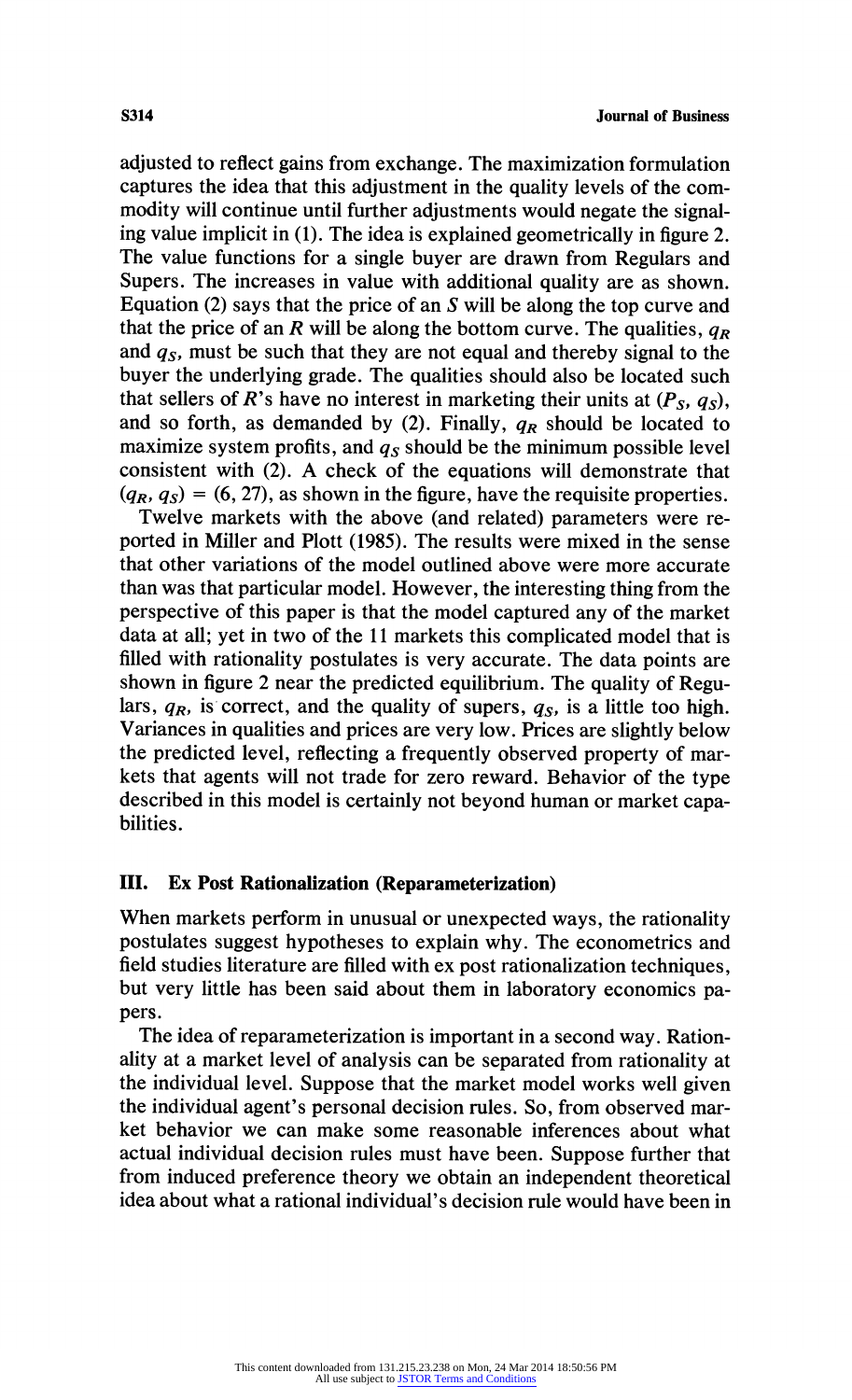

FIG. 2.—Model parameters and predictions displayed with actual experi**mental outcomes.** 

**the experiment. By comparing the inferred actual with the theoretical rational we can perhaps develop a methodology for testing the latter as they are relevant for economics.** 

**To demonstrate how rationality principles can be used in this capacity, the data from four experiments are analyzed. These are experiments that would have been discarded because of (allegedly) poor experimental control. These experiments were done in the mid-1960s and early 1970s before some of the experimental techniques currently used had been developed. They are all oral auction markets that differed in various ways from the oral double auction now in use. Each trader had 2 units and could tender an all-or-none offer. Offers remain open until canceled or taken. The instructions were not administered carefully. No tests on procedures or practice rounds were allowed. The accounting was not checked for confused or cheating participants, and so on. In essence the current operational procedures for making certain that subjects understand the reward medium and the market technology were not followed-or so we would like to believe.** 

**The nature of the markets was to induce simple demand and supply functions different from those that had previously been examined. Also present were multiple units, which, at the time of the experiments, had not been studied. The question posed was whether the observed prices and volume would converge to the equilibrium predictions of the model.**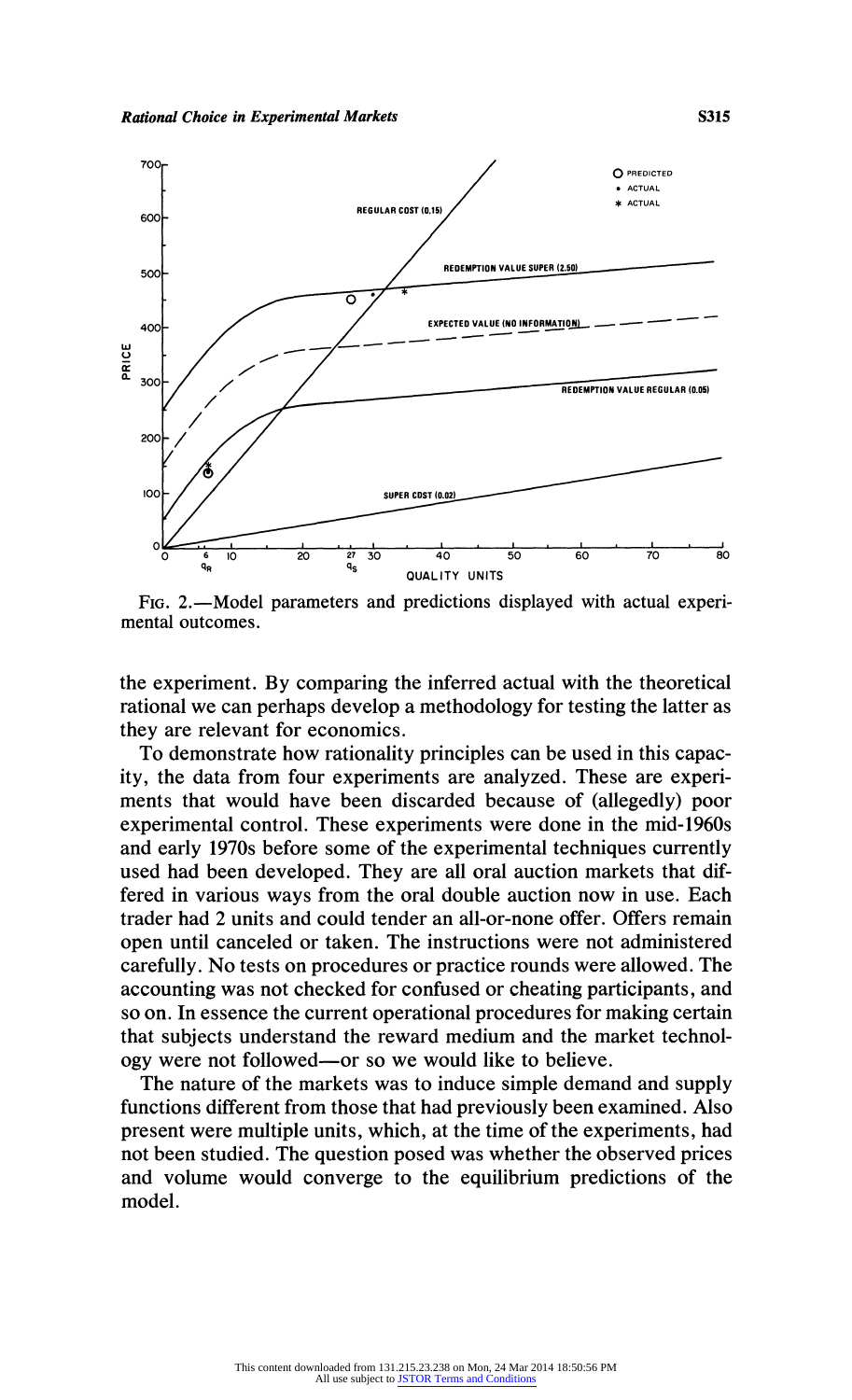**The answer was a rather resounding "no." The initial parameters are shown as the solid-line demand and supply functions in figures 3-4. For the most part the data are well removed from the predictions of the model.** 

**Whenever data are trashed, a danger exists that the problem is the principles that guided the models, not the lack of parametric control. However, when examining subjects' decisions, many seemed to violate the intuitive notions of rationality stemming from confusion or a willingness to violate the rules of the market.** 

**An exercise was undertaken to "reparameterize" the experiments. We wished to provide a method of adjusting individual preference parameters in light of their choices and determine the extent to which the revised market model fits the data. The rules used were as follows. (a) If a buyer (seller) buys (sells) a unit for more (less) than the redemption value (cost) of the unit, then the limit price is adjusted to the transaction price. (b) If an agent never bid or traded during the entire experiment and passed up profitable opportunities (suitably defined), then the parameters are adjusted as if the agent were not present. (c) If an agent failed to trade for 2 consecutive periods and passed up profitable opportunities (suitably defined), then the limit prices are revised to equal the highest (lowest) bid to buy (offer to sell) that the agent tendered or accepted for that unit in any period throughout the experiment. (d) If an agent transacts for more units than the maximum permitted, then the units are adjusted to the maximum number of such extra units traded in any period, and the limit prices are the highest (lowest) price paid (received) for those units during the entire experiment.** 

**The revised demand and supplies are the dotted curves in figures 3- 4. The price predictions of the revised model fit much better than they do in the original in three of the four cases, and in the fourth case the price predictions are identical. The volume figures are worse after reparameterization because in all cases the actual volume was low relative to the original model and because the revised parameters predicted even lower volume.** 

**The exercise demonstrates two properties of rationality-based theories. First, the adjustment of parameters need not induce circularity in the reasoning. Ex post theories based on rationality can certainly be rejected. For example, the observed volume can be used to reject the revised model. Second, in view of subsequent experimentation, the decision to discard the data was probably correct. If these subjects are "equivalent" to those used in subsequent experiments, and if the market organization had no special effects, then the actual preferences used by the subjects were not those the experimenter attempted to induce. If preferences are stable, we know now that under the double oral auction prices converge to the competitive equilibrium. Thus sub-**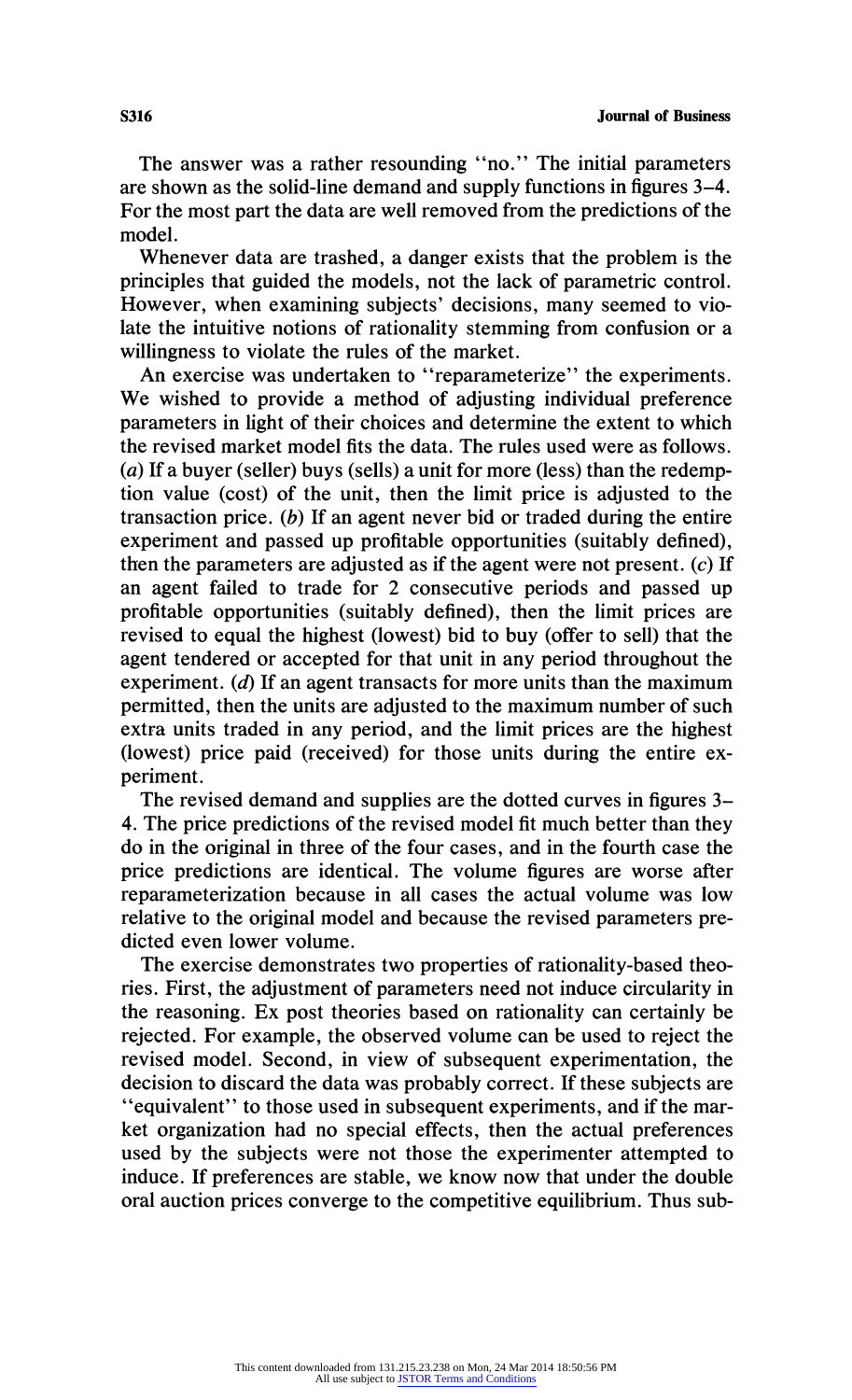

 $\bullet$ 

 $\ddot{\cdot}$ 

2000 1800

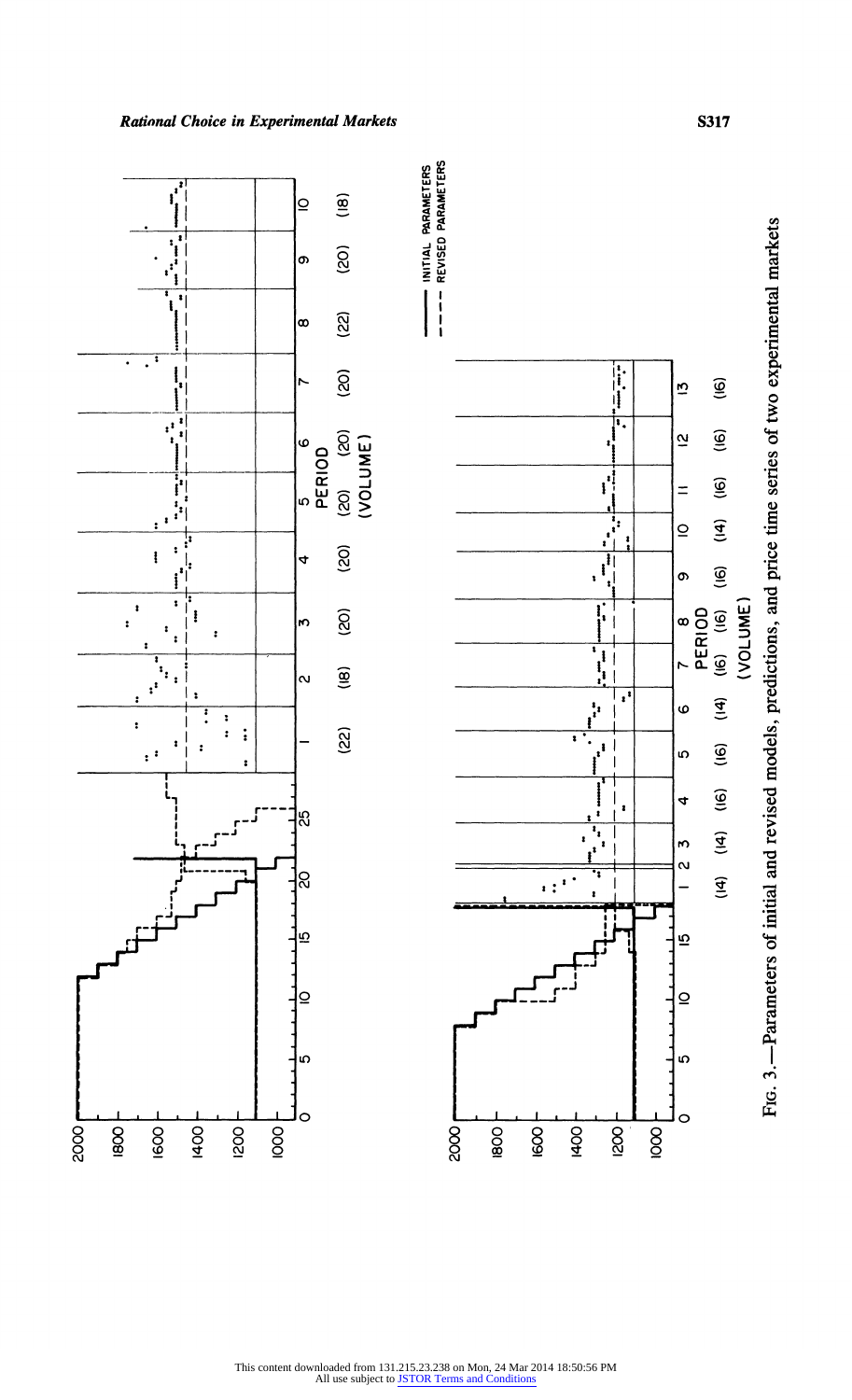



**S318 Journal of Business**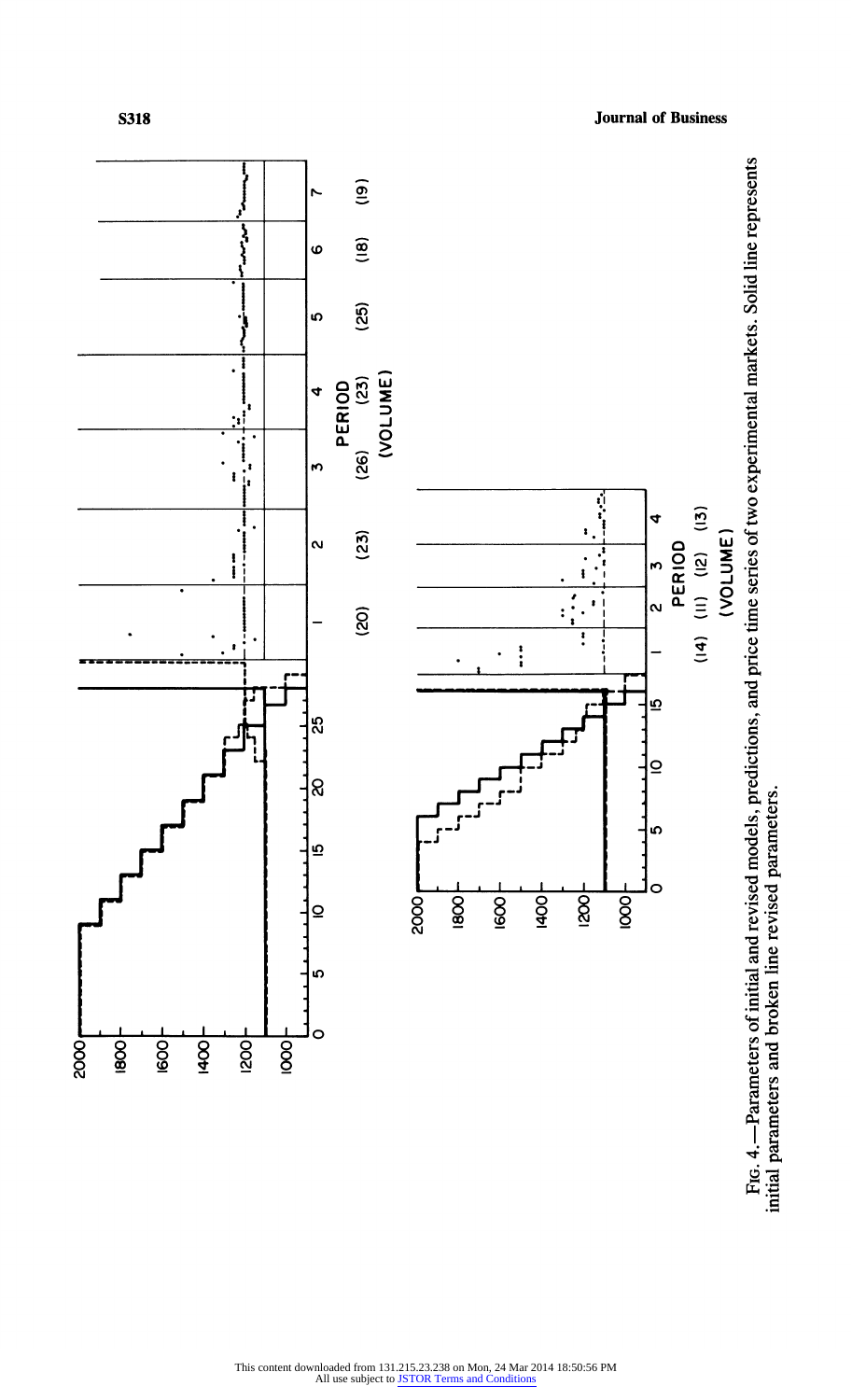**sequent experiments tell us that the markets in the figures above had adjusted to the actual preferences. Even if participants are confused and "irrational" from certain perspectives, the market model can still be applied.** 

**The only other attempt to revise parameters of a market model based on decisions made during the experiment is the ongoing work by Knez, Smith, and Williams (1985). They have attempted to measure individual attitudes during a market, and to use those parameters for prediction they tested a market model based on measured parameters against the model with parameters as specified a priori by the experimenter. The markets themselves are for lotteries in which subjects stated their**  limit prices—maximum (minimum) willingness to pay (sell)—prior to **the opening of each market period. Their conclusions are (a) that the act of measurement does not appear to affect the market; (b) that the market model drawn from the measured parameters is more accurate than is the model constructed from induced preferences; and (c) that many subjects (in the 40% range) exhibited a willingness to violate their own stated limit prices. Knez et al. suggest that the elicited parameters are analogous to guesses about how subjects will trade or, perhaps, are similar to wishes as opposed to true limit prices. Nevertheless, the measured parameters improve predictions about market prices.** 

### **IV. New Institutions**

**The rationality postulates have been useful in suggesting new institutional arrangements that have never before existed. The research on public goods provision mechanisms is a good example. Other examples include the work by Grether, Isaac, and Plott (1981) on the allocation of landing rights by auction or the work by Rassanti, Smith, and Bulfin (1982) on a combinatorial auction to solve the same problem. Experimental methods have been the only source of data about how these new institutions might perform.** 

**An interesting example, with possibly limited social usefulness, is the unstable dollar auction.4 The idea is to create processes that applications of rationality theory suggest will have bizarre properties. In this case the objective is to attempt to sell a dollar to perfectly informed people for much more than a dollar. Intuitively, it seems that rational consumers would never do such a thing, but intuition is not always a reliable scientific tool.** 

**Subjects, after having attended an economics experiment, are fre-**

**4. This auction process first appears in print in Shubik (1971). In conversation Shubik tells me that he hesitates to take full credit for having invented the process because many unusual processes were proposed in conversation among game theorists at Princeton in the early 1950s. The theorists were using game theory to invent processes in which rational behavior by individuals would lead to surprising behavior.**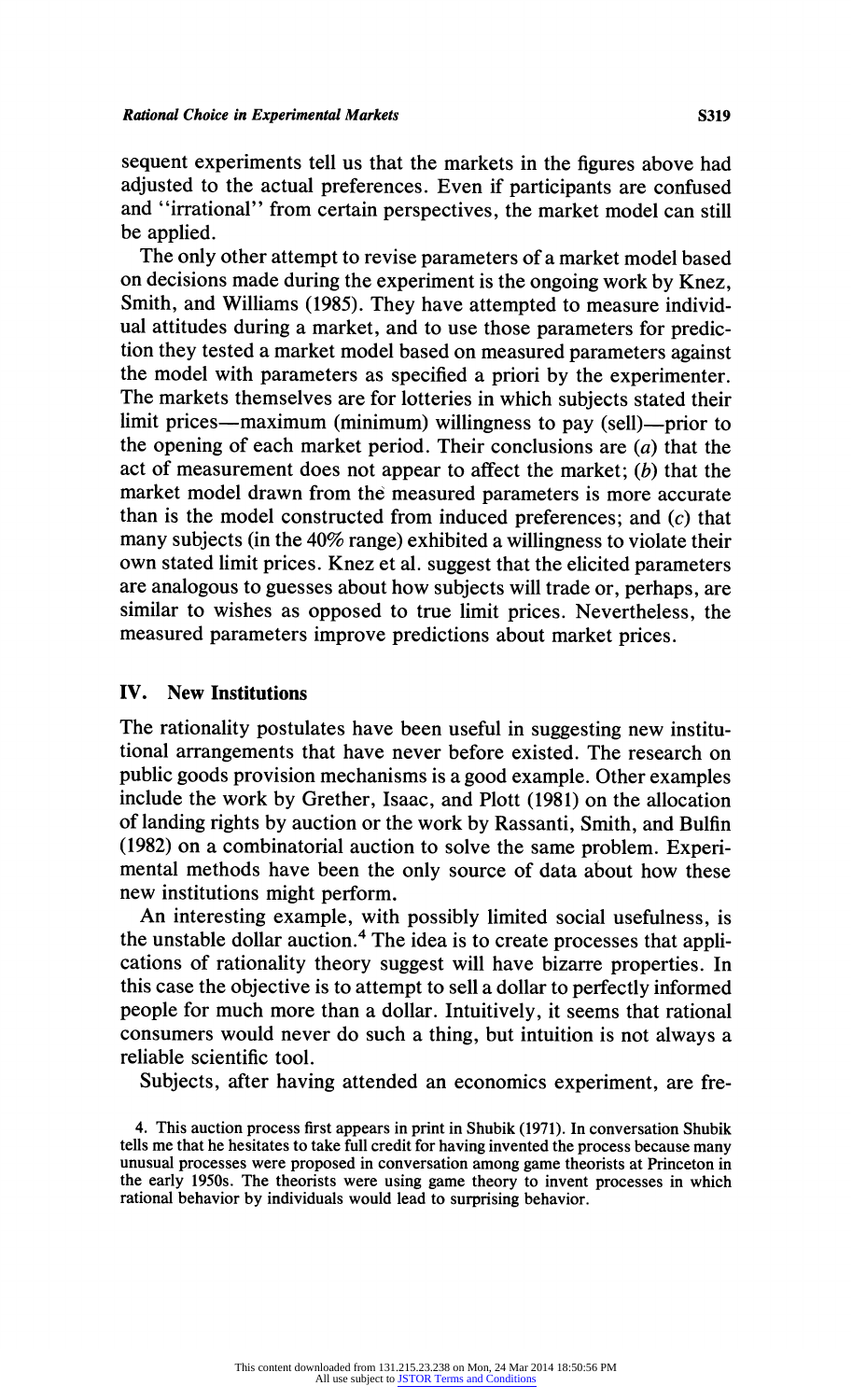**quently in a room calculating their earnings. Having calculated their earnings and having not yet been paid, a dollar auction is announced. Subjects are carefully told that an English auction will be used. The market will stop if 45 seconds elapse after a bid with no intervening bid. The dollar will be given to the highest bidder, but the second-highest bidder must pay the amount of his own bid; that is, high bidder gets the dollar, but the second-highest bidder pays for it. Bids cannot exceed the amount earned in the previous experiment, and no talking is allowed.** 

**The game is not well understood from a game-theoretic perspective. The version with unlimited budgets and unlimited time has no solution except infinite bids. With limitations on endowments, under no circumstances can nonparticipation by everyone be a Nash equilibrium. Models of the situation exist in which a solution involves participation from everyone and in which everyone should be prepared to bid their endowment.5 The point is that models based on concepts of rationality suggest that rational people might produce intuitively impossible, or perhaps irrational, results (i.e., selling a dollar for much more than a dollar).** 

**The data from five such auctions are in figure 5. The dots are the actual bids in dollars as they occurred in sequence. As can be seen, the dollar always sold for much more than a dollar. In auction 1, for example, the dollar went to a bid of \$27, and the price actually paid by the second-highest bidder was \$20. Some of the relevant data are in table 2. Participants are indexed according to the size of their budget, with the person with the largest budget called person number 1. In auction 1 the** 

**5. A complete game-theoretic treatment of the auction is not available. Kim Border and Joel Sobel (private correspondence) have produced the following model. The insight of the model is to treat the auction like a sealed-bid auction. The sealed bid is interpreted as a reservation price above which the subject will not go during the actual English auction bidding process. Consider only the two-person case for exposition purposes with the following rules: (i) high bidder receives \$1.00 and pays nothing; (ii) second-highest bidder receives zero and pays his bid; (iii) bids must be nonnegative and no more than wealth; and (iv) common knowledge is that wealth is independently and identically**  distributed from cumulative density function  $F(\cdot)$ , is supported on [0, A], and has continuous density  $f(\cdot)$ . Let  $V(x) = (1 + x)F(x) - x$ ;  $M(W) = \max\{x \le W: x \max\}$  V on [0, **W**]}; and  $b(W) = W - \{V[M(W)] - V(W)\}/[1 - F(W)]$ , using the convention that, if  $F(W) = 1$ , then  $\{V[M(W)] - V(W)\}/[1 - F(W)] = 0$ . The bidding function,  $b(W)$ , is the **equilibrium strategy of a symmetric Bayesian Nash equilibrium with risk-neutral players. Generalization to N bidders is straightforward. As an example consider the two-person**  case in which  $F(\cdot)$  is uniform over [0, A]. The optimum bidding function is

$$
b(W) = \begin{cases} W, & \text{if } W \geq A - 1; \\ \frac{W}{A - W}, & \text{if } W < A - 1. \end{cases}
$$

**In this case the equilibrium strategy is to be prepared to bid all your wealth if your wealth is one less than the maximum possible wealth. Border has also produced an example in which the optimal strategy is for all bidders to always bid all their wealth.**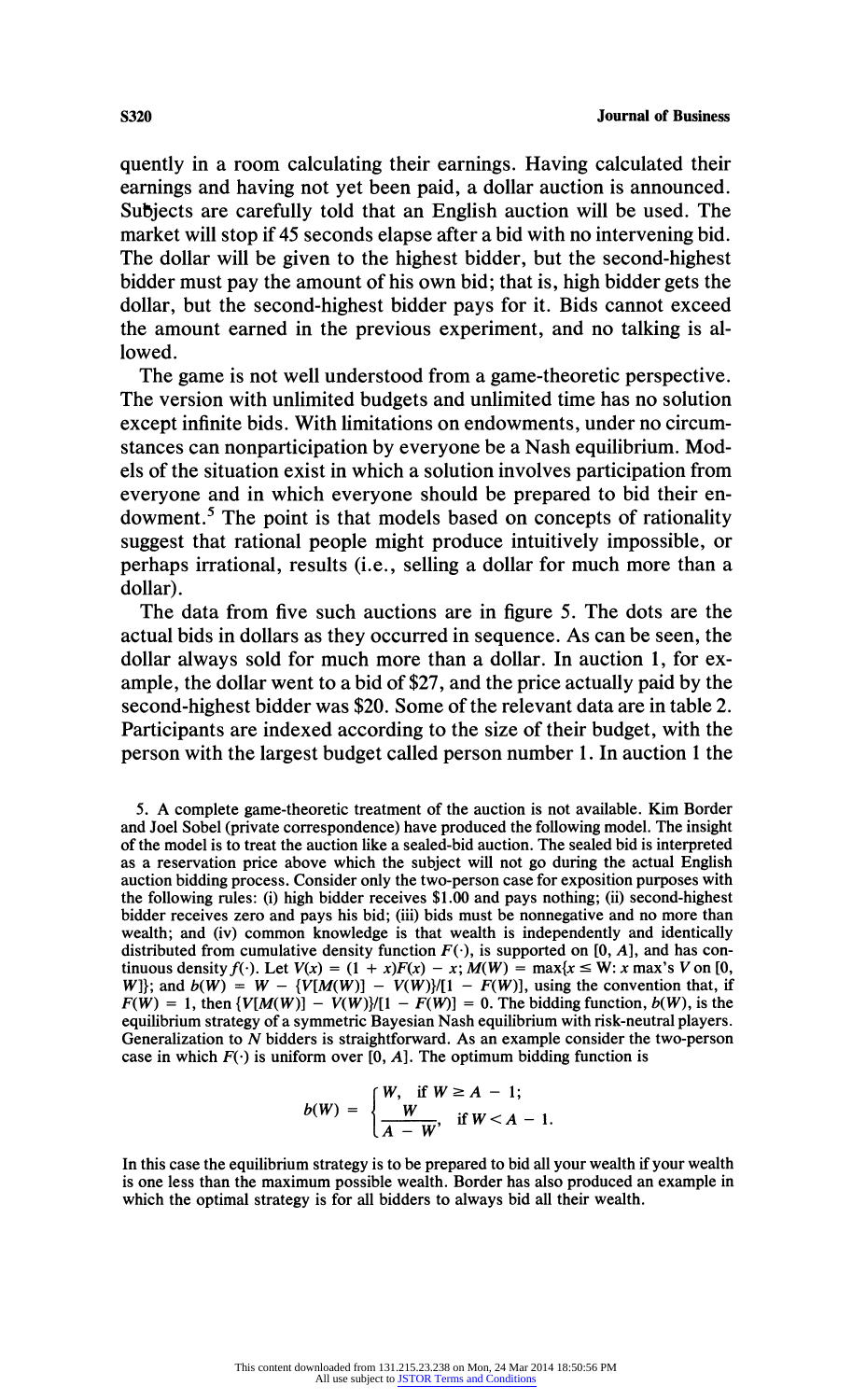

**person with the largest endowment had \$40. The auction winner had the sixth-largest endowment at \$27.54. The person who paid \$20 had an endowment of \$20.70. These were the only two bidders after the fourteenth bid of \$8.00. Frequently, the auction stopped only after a bidder hit a constraint. The individual who acquired the dollar tended to have** 

**The phenomenon suggested by the models actually exists. The data contain three interesting lessons. First, models of rational choice help us look beyond the market organizations that have evolved through** 

**an above-average endowment. On the average, people lost a great deal** 

**of money.**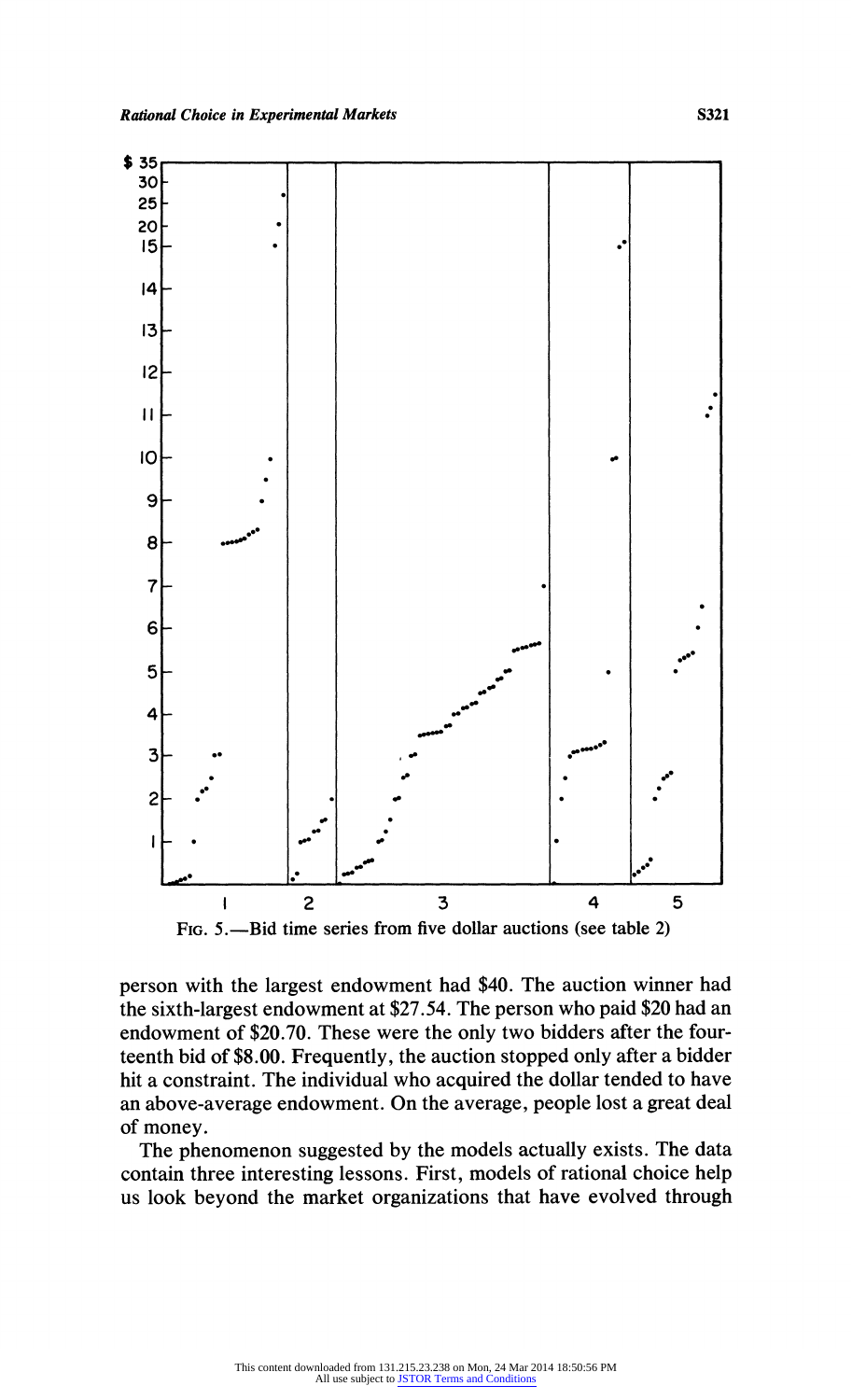| TABLE 2                                                                                                                                                                                                                                          |                                                                                                                                                                                                                                                    | Parameters for Five Dollar Auctions, Bids That Initiate Two-Person Sequences, and the Number of People Bidding                                                                                                                                  |                                                                                                                                                                                                                                                          |                                                                                                                                                                                                                                                     |
|--------------------------------------------------------------------------------------------------------------------------------------------------------------------------------------------------------------------------------------------------|----------------------------------------------------------------------------------------------------------------------------------------------------------------------------------------------------------------------------------------------------|-------------------------------------------------------------------------------------------------------------------------------------------------------------------------------------------------------------------------------------------------|----------------------------------------------------------------------------------------------------------------------------------------------------------------------------------------------------------------------------------------------------------|-----------------------------------------------------------------------------------------------------------------------------------------------------------------------------------------------------------------------------------------------------|
| Auction 1:<br>PCC                                                                                                                                                                                                                                | Auction 2:<br>PCC                                                                                                                                                                                                                                  | Auction 3:<br>PCC                                                                                                                                                                                                                               | Auction 4:<br>CIT                                                                                                                                                                                                                                        | Auction 5:<br>CGS                                                                                                                                                                                                                                   |
| Eight people bid at least<br>\$8.00 (fourteenth bid)<br>Only traders 6 and 16,<br>beginning with $B =$<br>Fourteen Participants<br>$L_1 = $40.00$<br>$L_W = L_6 = $27.56$<br>$L_L = L_{16} = $20.70$<br>$B_W = $27.00$<br>$B_L = $20.00$<br>once | Five people bid at least<br>Only traders 6 and 13,<br>beginning with $B =$<br>Fourteen Participants<br>$L_w = L_{13} = $23.07$<br>$L_L = L_6 = $25.44$<br>$$1.02$ (fifth bid)<br>$L_1 = $30.87$<br>$B_W = $2.00$<br>$B_L = $1.51$<br>$\frac{3}{2}$ | Only traders 1 and 5, be-<br>Three people bid at least<br>ginning with $B = $.52$<br>$L_1 = $31.68$<br>$L_w = L_1 = $31.68$<br>$L_L = L_5 = $11.28$<br>$B_w = $7.00$<br><b>Five Participants</b><br>(ninth bid)<br>$B_I = $5.63$<br><b>SSCS</b> | Four people bid at least<br>Only traders 5 and 11,<br>$\mathsf{I}$<br>Fourteen Participants<br>beginning with $B$<br>$L_1 = $41.70$<br>$L_w = L_s = $21.30$<br>$L_L = L_{11} = $15.05$<br>$B_w = $16.00$<br>\$2.00 (third bid)<br>$B_L = $15.00$<br>once | Only traders 3 and 6, be-<br>\$11.20 (nineteenth bid)<br>Five people bid at least<br>Eleven Participants<br>$L_1 = $14.70$<br>$L_W = L_3 = $11.90$<br>$L_L = L_6 = $11.20$<br>$B_W = $11.50$<br>ginning with $B =$<br>$B_L = $11.20$<br><b>CECC</b> |
| limit price, $L_W =$ limit price                                                                                                                                                                                                                 |                                                                                                                                                                                                                                                    | of the auction winner, $B_W = \text{bid of auction winner, and } B_L = \text{bid of auction loss} - \text{the person who paid.}$                                                                                                                |                                                                                                                                                                                                                                                          | NorE.--PCC = Pasadena City College, CIT = California Institute of Technology, and CGS = Claremont Graduate School. $L_i$ = limit price of the person with the ith highest                                                                           |

| I<br>ļ           |
|------------------|
|                  |
| ׇ֚֘              |
| l                |
|                  |
|                  |
|                  |
|                  |
|                  |
|                  |
|                  |
|                  |
|                  |
|                  |
|                  |
|                  |
|                  |
|                  |
|                  |
|                  |
| i<br>I<br>I<br>I |
|                  |
|                  |
|                  |
| l                |
|                  |
|                  |
|                  |
|                  |
|                  |
| $\overline{ }$   |
| $\mathbf{r}$     |
| i                |
|                  |
|                  |
|                  |
|                  |
|                  |
|                  |
| ו<br>ו           |
|                  |
|                  |
|                  |
|                  |
|                  |
|                  |
|                  |
|                  |
|                  |
|                  |
| l<br>ı           |
|                  |
|                  |
|                  |
| J                |
| ۰<br>آ<br>ļ      |

This content downloaded from 131.215.23.238 on Mon, 24 Mar 2014 18:50:56 PM All use subject to [JSTOR Terms and Conditions](http://www.jstor.org/page/info/about/policies/terms.jsp)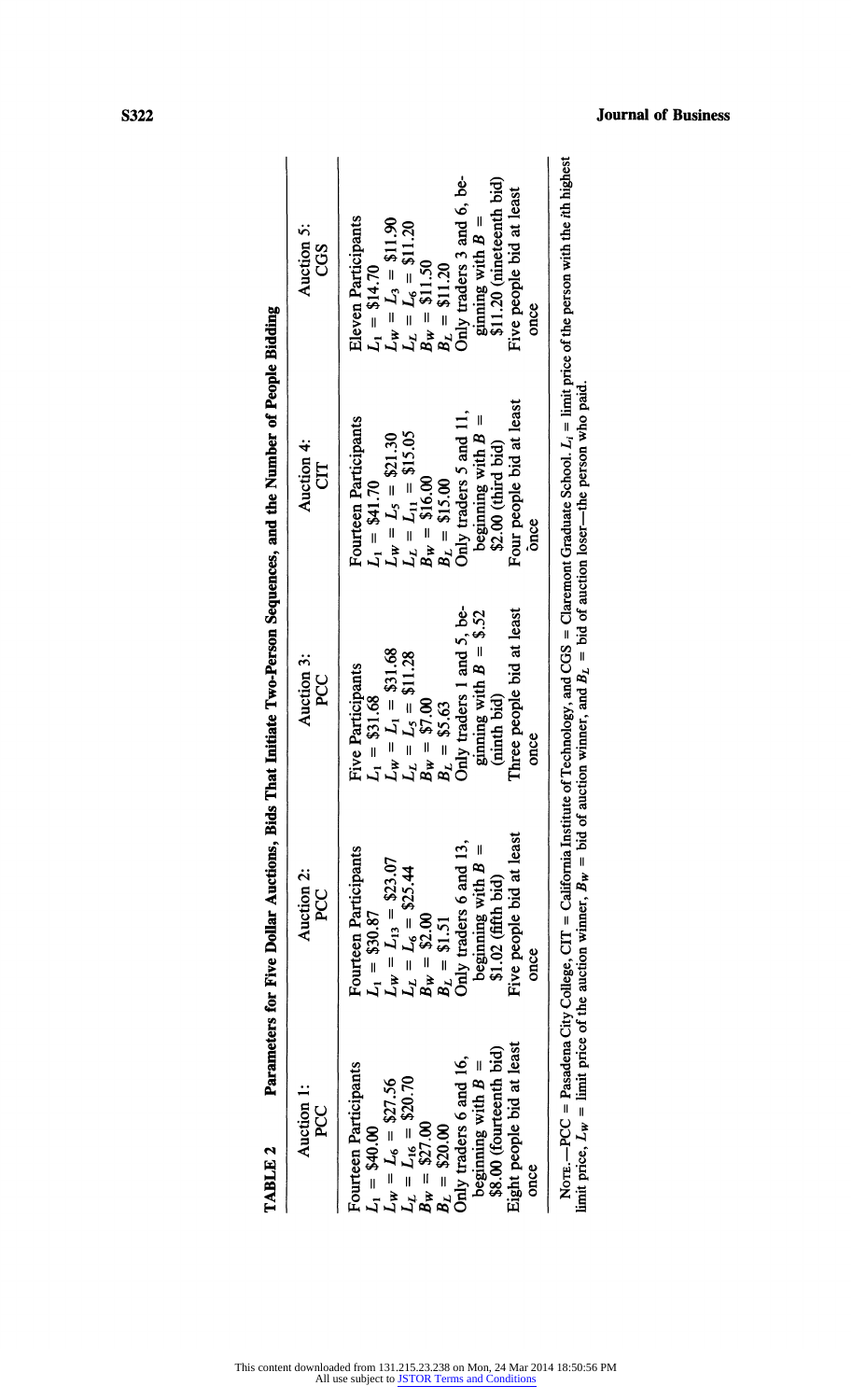**history to find institutions that might be capable of performing some specific task. One might imagine nobler tasks than to sell a dollar for more than a dollar, but that is not the issue. Second, the existence of intuitively "irrational" market behavior is not conclusive evidence that models based on concepts of individual rationality are inappropriate or ill-equipped to be useful in applications. Finally, the example demonstrates that models based on optimization principles are filled with subtleties often unappreciated by critics of rationality. As far as I am aware, the game described above has never been solved with any degree of generality. We do not know some of the major properties of the Nash equilibrium strategies should they exist. Given the current development of theory, the data cannot be used either to confirm or to reject a theory.** 

#### **V. Pending Problems**

**The review above contains no examples of the failure of an economic model to confront the data successfully. I do not want to leave the reader with the impression that such examples do not exist. This section is intended to disabuse anyone of the notion that our models are in perfect shape and that the rationality foundation needs neither examination nor modification. Many problems and paradoxes exist. This paper was not organized around the failure of the models because the reasons for the failures are not clear. Arguments like those in Section III that show differences of procedures and incentives as explanations for unexpected market behavior are very much in contention with arguments that would change entirely the way we think about economics.** 

**The potential problems with rational choice models that have been identified by psychologists and that might be manifest in market behavior have not been systematically explored. This lack of study reflects a resource constraint and not a lack of interest or enthusiasm. Two exceptions to the general rule exist currently, and I understand that more attempts to study markets for evidence of "heuristics" are under way.** 

**In an experimental study by Plott and Wilde (1982) the "representativeness" heuristic (Tversky and Kahneman 1974) was given an opportunity to work. Subjects had valuations for commodity units that were contingent on an underlying state of nature. Prior probabilities were generated by a bingo cage. Once a state of nature was chosen (one for each buyer), a clue to the state was generated by a draw from a second bingo cage. The distribution governing the draws from the second cage was contingent on the state determined by the first draw. After receiving their personal clue, buyers would participate in a market in which the units were being sold. After this process was repeated for several periods (during which the market equilibrated in the usual fashion), the**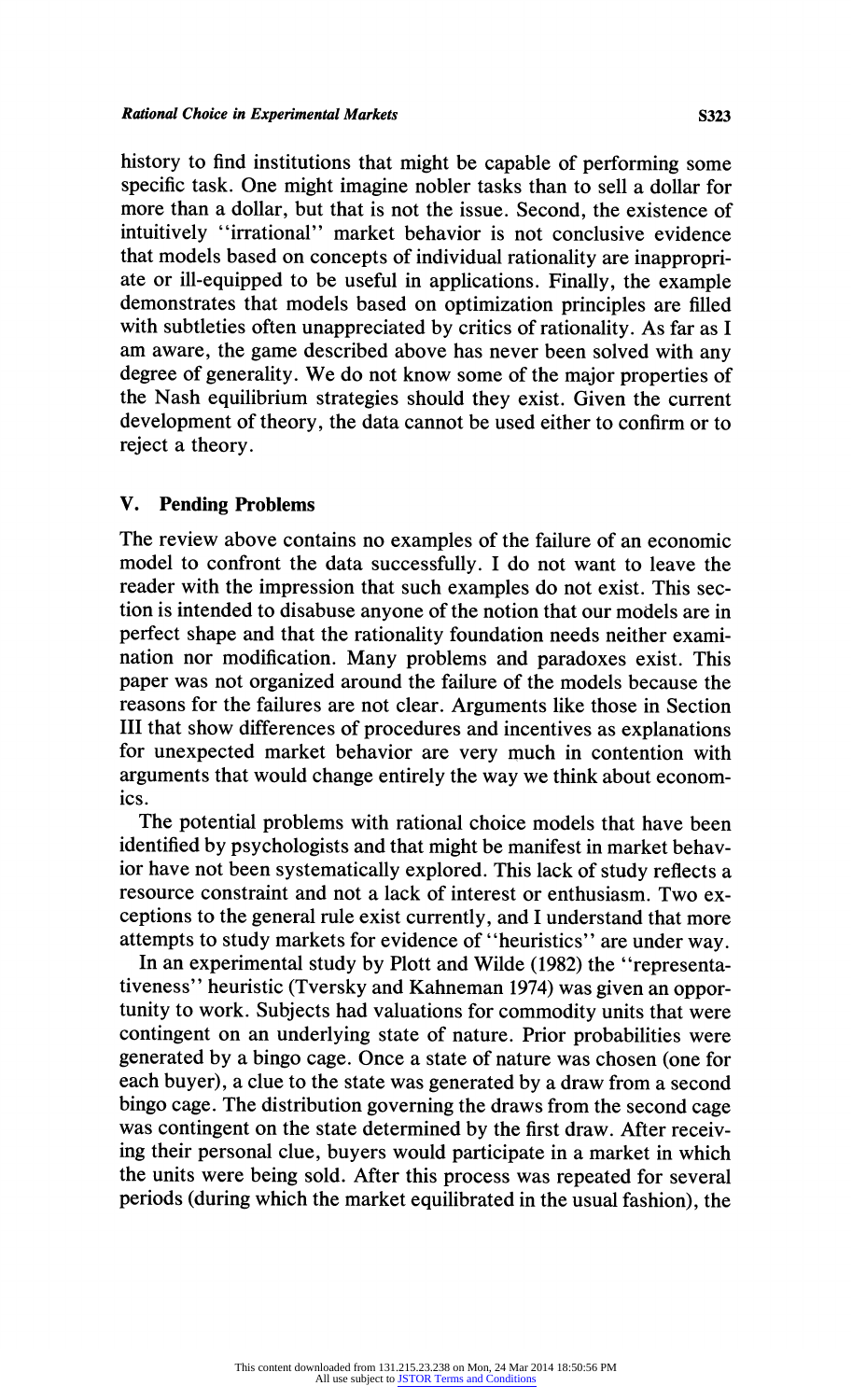**market supply was shifted. The representativeness heuristic predicted no change in volume due to the lowered price. In reality, slight increases occurred as would be anticipated from risk-averse expected utility behavior with Bayesian agents.** 

**A more direct examination of the base-rate fallacy has been conducted by Duh and Sunder (1985). The experiment was similar to the Plott and Wilde experiment, but the supply was completed inelastic, thereby letting price serve as a measure of valuation, and the markets were organized differently. The experiments also varied the base rate to see if the markets responded appropriately. A model based on the principle that base rates would be ignored was rejected in favor of a model based on the principle that people would follow Bayes's law.** 

**The present lack of support in experimental markets for the psychology-based ideas is not going to be the end of the story. Many properties of markets have been observed that are not explicable in terms of current models. Posted prices have an independent effect on market prices (Plott and Smith 1978); nonbinding price ceilings affect market convergence (Isaac and Plott 1981; Smith and Williams 1981); and bubbles can be observed in asset markets (Plott and Sunder 1983; Camerer 1984; Smith, Suchanek, and Williams 1986). The dynamics of the convergence process in equilibrating markets is not theoretically understood at all (Davis and Williams, in press). In fact we have only begun to develop a theory based on individual strategic decisions about why equilibrium is attained in any experimental markets where equilibrium has been observed (Wilson 1982; Friedman 1984; Easley and Ledyard 1986). The Dutch auction behaves differently from the firstprice auction even though they are supposed to be behaviorally isomorphic (Coppinger et al. 1980). The signaling experiments discussed above contain events that suggest that some of the markets studied failed to incorporate information that was clearly present in a statistical sense. The markets appeared to adjust appropriately only after a change in experimental procedure drew attention to the statistical regularity. The questions that now exist about the need for economists to consider the decision process used by individuals in addition to observed choices are likely to occur with increasing frequency.** 

**The role of morality, altruism, and ethical predispositions in forming choice is another area of potential discoveries. Needless to say, there has been no way of separating theories of altruistically based behavior and moralistic behavior from preference theory or rational choice theories. Furthermore, since preference theory requires no theory about the source of preferences, no overriding need for a separate theory of moral behavior has been solidly demonstrated. The fact that preferences might include or reflect moral considerations does not, on the surface, contradict a theory of rational choice or maximizing behavior. Moral considerations might influence the shape and form of prefer-**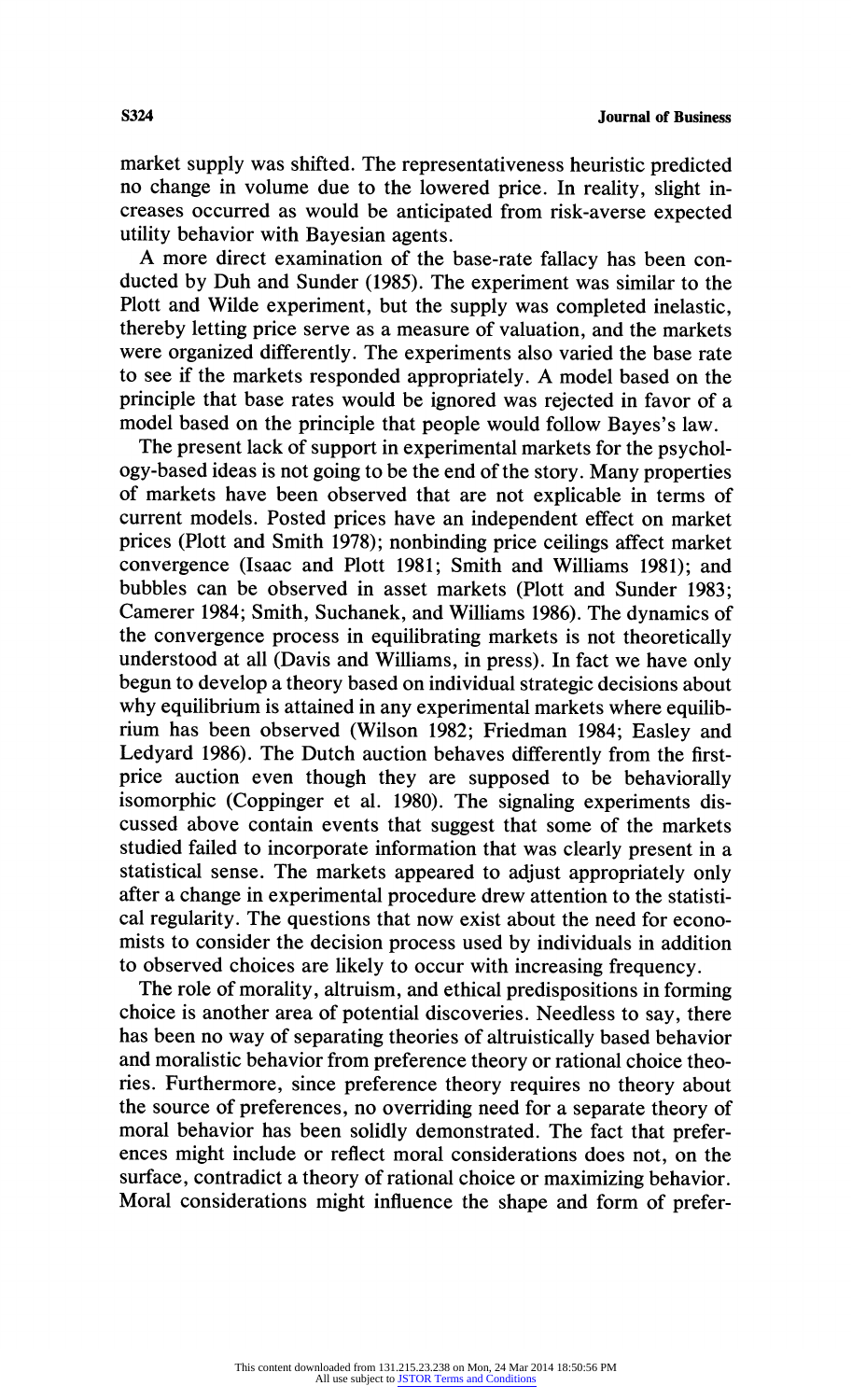**ences, but that does not contradict the existence of preferences or choices based on them. One can argue that the existence of morally based behavior provides evidence of rational choice. Experimental markets with externalities, public goods decision processes, and related commons dilemma experiments have not shown the domination of moral considerations over financial motivation (Dawes 1980). Thus no review of procedures and theories has been forced on experimentalists. Nevertheless, evidence of morally based decisions does exist (Palfrey and Rosenthal 1985). In committee experiments the evidence is pronounced especially when as few as three participants are involved (Isaac and Plott 1978; Eavey and Miller 1984). Furthermore, a methodology for investigating experimentally the phenomena and related theories of moral choices is being explored. Hoffman and Spitzer (1985) formulate a strong case that it is possible to formulate in operational terms competing theories about moral attitudes and that it is possible to use experimental techniques to assess their relative accuracy. How our models of rational choice become modified to include the technical features of moral attitudes (consistent? myopic? stable? sensitivity and responsiveness of choice to evidence?), if such exist, remains an open question.** 

## **VI. Closing Remarks**

**The tone of this paper is defensive. Claims about the irrelevance of models of rational choice and the consequent irrelevance of economics are not uncommon topics of conversation. Even economists sometimes engage in disparaging remarks about the discipline because of doubts about either the testability or the validity of the optimization hypothesis. If one looks at experimental markets for evidence, the pessimism is not justified. Market models based on rational choice principles (including the subspecies of satisficing) do a pretty good job of capturing the essence of very complicated phenomena.** 

**On the other hand, the evidence presented here should provide no one with a feeling of overconfidence. Referees who summarize experimental papers by saying, The results are obvious because they follow immediately from rational choice, have not looked very closely at the theory and the data. While the theory of rational choice provides a very useful set of general principles, it is a mistake to elevate the theory to the status of irrefutable law that always reliably operates and need not be challenged.** 

#### **References**

**Aizerman, M. A. 1985. New problems in the general choice theory: Review of a research trend. Social Choice and Welfare 2 (December): 235-82.**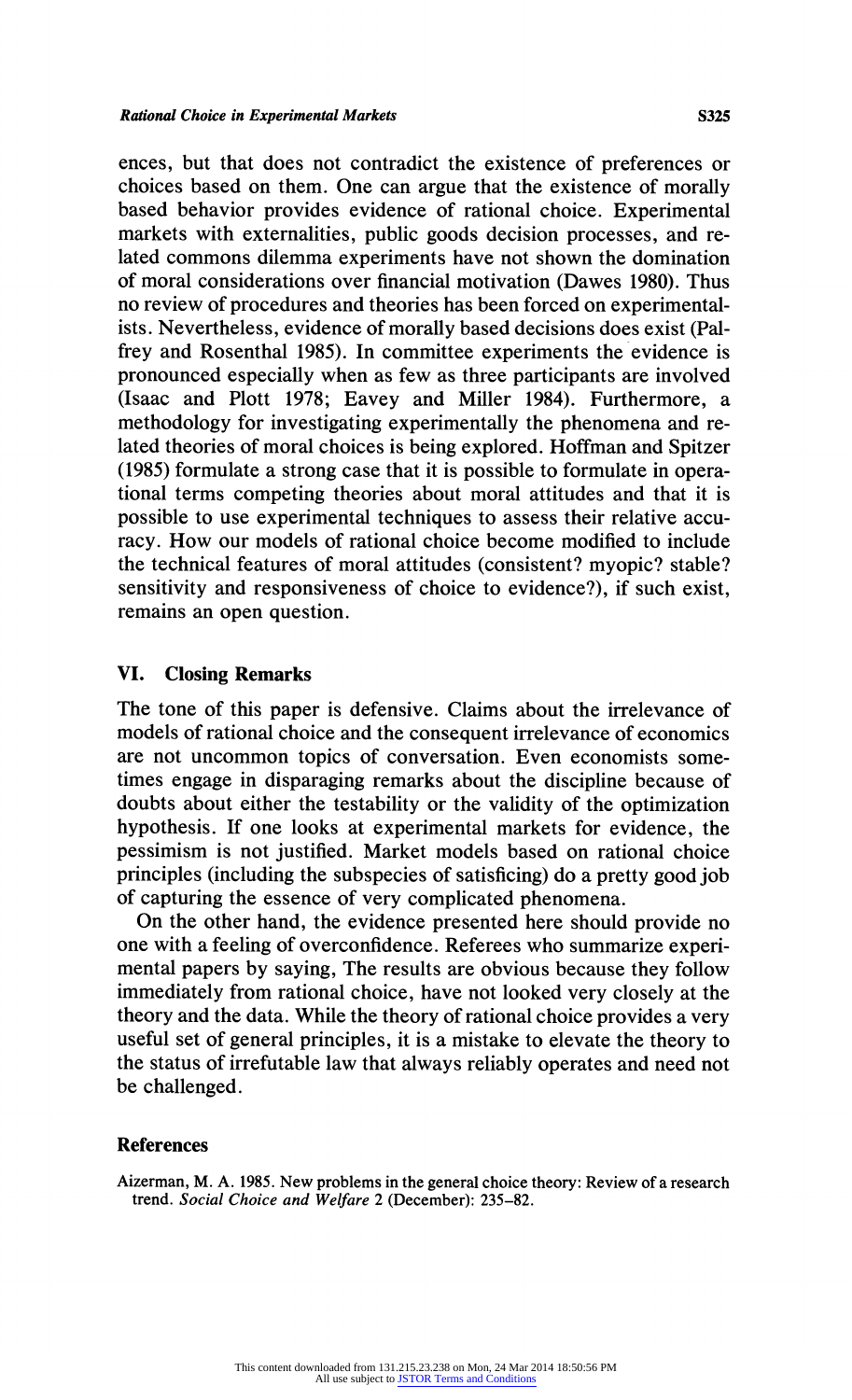- **Camerer, Colin. 1984. Speculative price bubbles in asset markets: A theoretical survey and experimental design. Unpublished manuscript. Philadelphia: University of Pennsylvania, Wharton School.**
- **Cohen, Linda; Levine, Michael E.; and Plott, Charles R. 1978. Communication and agenda influence: The chocolate pizza design. In H. Sauermann (ed.), Coalition Forming Behavior: Contributions to Experimental Economics. Vol. 8. Tubingen: Mohr (Siebeck).**
- **Coppinger, Vicki M.; Smith, Vernon L.; and Titus, Jon A. 1980. Incentives and behavior in English, Dutch and sealed-bid auctions. Economic Inquiry 18 (January): 1-22.**
- **Cox, James C.; Roberson, Bruce; and Smith, Vernon L. 1982. Theory and behavior of single object auctions. In V. L. Smith (ed.), Research in Experimental Economics. Vol. 2. Greenwich, Conn.: JAI.**
- **Davis, Douglas D., and Williams, Arlington W. In press. The effects of rent asymmetries in posted offer markets. Journal of Economic Behavior and Organization.**
- **Dawes, Robyn M. 1980. Social dilemmas. Annual Review of Psychology 31:169-93.**
- **Duh, Rong Ruey, and Sunder, Shyam. 1985. Incentives, learning and processing of information in a market environment: An examination of the base rate fallacy. Department of Accounting Working Paper 1985-5. Minneapolis: University of Minnesota at Minneapolis St. Paul.**
- **Easley, David, and Ledyard, John. 1986. Theories of price formation and exchange in double oral auctions. Social Science Working Paper no. 611. Pasadena: California Institute of Technology.**
- **Eavey, Cheryl, and Miller, Gary J. 1984. Fairness in majority rule games with a core. American Journal of Political Science 28 (August): 570-86.**
- **Fiorina, Morris P., and Plott, Charles R. 1978. Committee decisions under majority rule. American Political Science Review 72 (June): 575-98.**
- **Friedman, Dan. 1984. On the efficiency of experimental double auction markets. American Economic Review 74 (March): 60-72.**
- **Grether, David M. 1981. Financial incentive effects and individual decision making. Social Science Working Paper no. 401. Pasadena: California Institute of Technology.**
- **Grether, David M.; Isaac, R. Mark; and Plott, Charles R. 1981. The allocation of landing rights by unanimity among competitors. American Economic Review 71 (May): 166- 71.**
- **Grether, David M., and Plott, Charles R. 1979. Economic theory of choice and the preference reversal phenomenon. American Economic Review 69 (September): 623- 38.**
- **Hoffman, Elizabeth, and Spitzer, Matthew L. 1985. Entitlements, rights, and fairness: Some experimental results. Journal of Legal Studies 14 (June): 259-98.**
- **Isaac, R. Mark, and Plott, Charles R. 1978. Cooperative game models of the influence of the closed rule in three person, majority rule committees: Theory and experiments. In P. C. Ordeshook (ed.), Game Theory and Political Science. New York: New York University Press.**
- **Isaac, R. Mark, and Plott, Charles R. 1981. Price controls and the behavior of auction markets: An experimental examination. American Economic Review 71 (June): 448- 59.**
- **Knez, P.; Smith, Vernon L.; and Williams, A. 1985. Individual rationality, market rationality and value estimation. American Economic Review 75 (May): 397-402.**
- **Ledyard, John 0. In press. The scope of the hypothesis of Bayesian equilibrium. Journal of Economic Theory.**
- **Miller, Ross M.; and Plott, Charles R. 1985. Product quality signaling in experimental markets. Econometrica 53 (July): 837-71.**
- **Palfrey, Thomas R., and Rosenthal, Howard. 1985. Altruism and participation in social dilemmas. Graduate School of Industrial Administration Working Paper no. 35-84-85. Pittsburgh: Carnegie-Mellon University.**
- **Plott, Charles R. 1979. The application of laboratory experimental methods to public choice. In C. S. Russell (ed.), Collective Decision Making: Applications from Public Choice Theory. Baltimore: Johns Hopkins University Press.**
- **Plott, Charles R. 1982. Industrial organization theory and experimental economics. Journal of Economic Literature 20 (December): 1485-1527.**